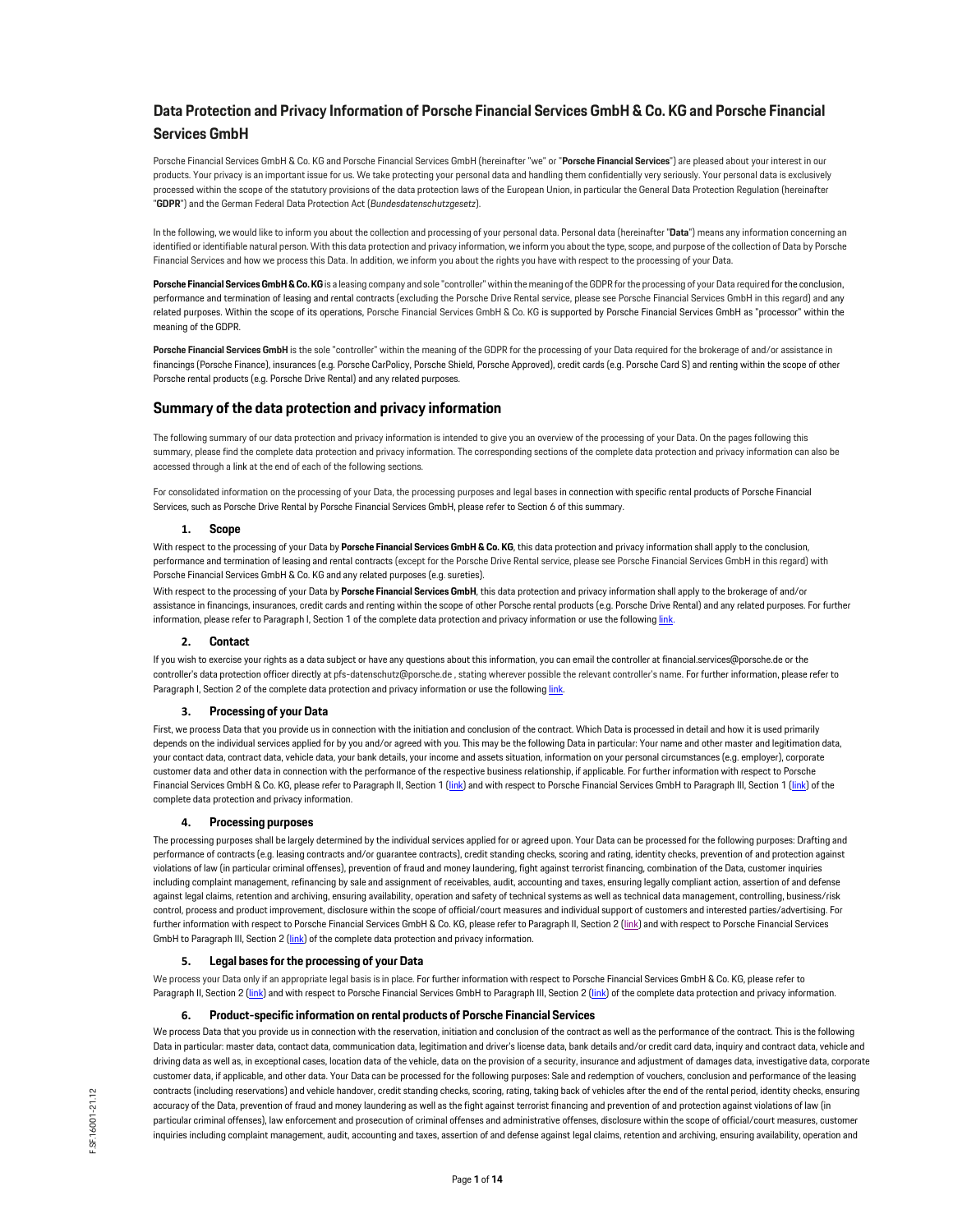safety of technical systems as well as technical data management, controlling, business/risk control, process and product improvement, , individual support of customers and interested parties/advertising. For further information on the respective rental product including the respective controller, please refer to Paragraph IV [\(link\)](#page-7-0).

# **7. Data transfers and recipients and legal justification for such transfers**

At Porsche Financial Services, only those departments needing your Data within the scope of their activity do actually receive it. We disclose your Data to recipients outside Porsche Financial Services (e.g. dealers, credit agencies, marketing agencies) only if this is required for the handling or processing of your inquiry or for the performance of the contract or if otherwise permitted under statutory law (e.g. a prevailing legitimate interest exists) or if we have obtained your valid consent. For further information, please refer to Paragraph V, Sections [2 \(link\) a](#page-11-0)nd [3 \(link\) o](#page-12-0)f the complete data protection and privacy information.

### **8. Storage periods and erasure of your Data**

We will delete your Data as soon as it is no longer needed for the purposes for which it was initially collected or if this is required in accordance with the applicable statutory provisions, unless there are contractual or statutory storage periods or storage rights in place precluding the erasure. For further information, please refer to Paragraph IV, Section 4 of the complete data protection and privacy information or use the followin[g link.](#page-12-1)

# **9. Your statutory rights**

According to the applicable statutory provisions in each case, you have certain rights, e.g. the right of access to your Data and the right to rectification, erasure or restriction of processing of your Data as well as the right to data portability. If you have any questions, please use the contact details provided in Paragraph I, Section 2 of the complete data protection and privacy information. For further information, please refer to Paragraph IV, Section 5 of the complete data protection and privacy information or use the following [link.](#page-12-2)

# **Complete data protection and privacy information**

#### <span id="page-1-0"></span>**I. General information**

#### **1. To whom does this data protection and privacy information apply?**

With respect to the processing of your Data by **Porsche Financial Services GmbH & Co. KG**, this data protection and privacy information shall apply to the conclusion, performance and termination of leasing and rental contracts (except for the Porsche Drive Rental service, please see Porsche Financial Services GmbH in this regard) with Porsche Financial Services GmbH & Co. KG and/or within the scope of the review of the leasing and rental application as well as any related purposes, which are in particular described in more detail in Paragraph II, Section 2.

With respect to the processing of your Data by Porsche Financial Services GmbH, this data protection and privacy information shall apply to the brokerage of and/or assistance in financings (Porsche Finance), insurances (e.g. Porsche CarPolicy, Porsche Shield, Porsche Approved), credit cards (e.g. Porsche Card S) or renting within the scope of Porsche Drive Rental and any related purposes as well as in the event of the assignment of receivables from *Baden-Württembergische Bank*, Stuttgart, to Porsche Financial Services GmbH and as in particular described in more detail in Paragraph III, Section 2.

For information on offers of other Group companies of the Dr. Ing. h.c. F. Porsche AG (hereinafter "Porsche Group"), our cooperation partners and credit agencies, please refer to the respective data protection and privacy statements of these services and/or cooperation partners.

## <span id="page-1-1"></span>**2. Who is responsible for the data processing and whom can you contact in data protection matters?**

The independent controller within the scope of leasing contracts and rental contracts (excluding the Porsche Drive Rental service) is: **Porsche Financial Services GmbH & Co. KG** 

**Porschestraße 1, 74321 Bietigheim-Bissingen, Germany Phone: +49 711 911-12003 Ema[il: financial.services@porsche.de](mailto:financial.services@porsche.de)**

The independent controller within the scope of the brokerage of and/or assistance in financings, insurances, credit cards and rentals within the scope of Drive Rental is: **Porsche Financial Services GmbH** 

**Porschestraße 1, 74321 Bietigheim-Bissingen, Germany Phone: +49 711 911-12003 Ema[il: financial.services@porsche.de](mailto:financial.services@porsche.de)**

#### 2.3 Joint control

With regard to processing within the scope of the intra-Group administration and division of responsibilities by way of centralized systems, we are generally joint controllers together with other Group companies of Dr. Ing. h.c. F. Porsche AG. Joint processes in particular relate to the operation and use of jointly used databases, platforms and IT systems.

Joint control with Porsche Smart Mobility GmbH (Porscheplatz 1, 70435 Stuttgart, Germany) as regards the processing of personal data exists on the part of

- Porsche Financial Services within the scope of processing specific inquiries and/or transactions via the One Marketplace platform (Porsche Online Shop) of Porsche. Joint control relates to the inquiry and order process as services of Porsche Financial Services are chosen on the platform. In addition to technical services, Porsche Smart Mobility GmbH then contributes the customer's account data (Porsche ID) and renders customer support services in accordance with the platform concept.
- Porsche Financial Services GmbH within the scope of the registration and login procedure, integrating the Porsche ID for the conclusion and processing of rental contracts of the Porsche Drive Rental product within the scope of the online application on the Porsche Drive website (retrievabl[e here\).](https://customer.drive.porsche.com/) Please click the followin[g link](https://customer.drive.porsche.com/germany/de) for information on data protection when using the website.

With respect to the joint processes, we determine the purposes and means of the processing of personal data together with the respective Group companies. The exchange of personal data between us and further Group companies as joint controllers is usually based on Article 6(1) point (f) GDPR, because we have a legitimate interest in the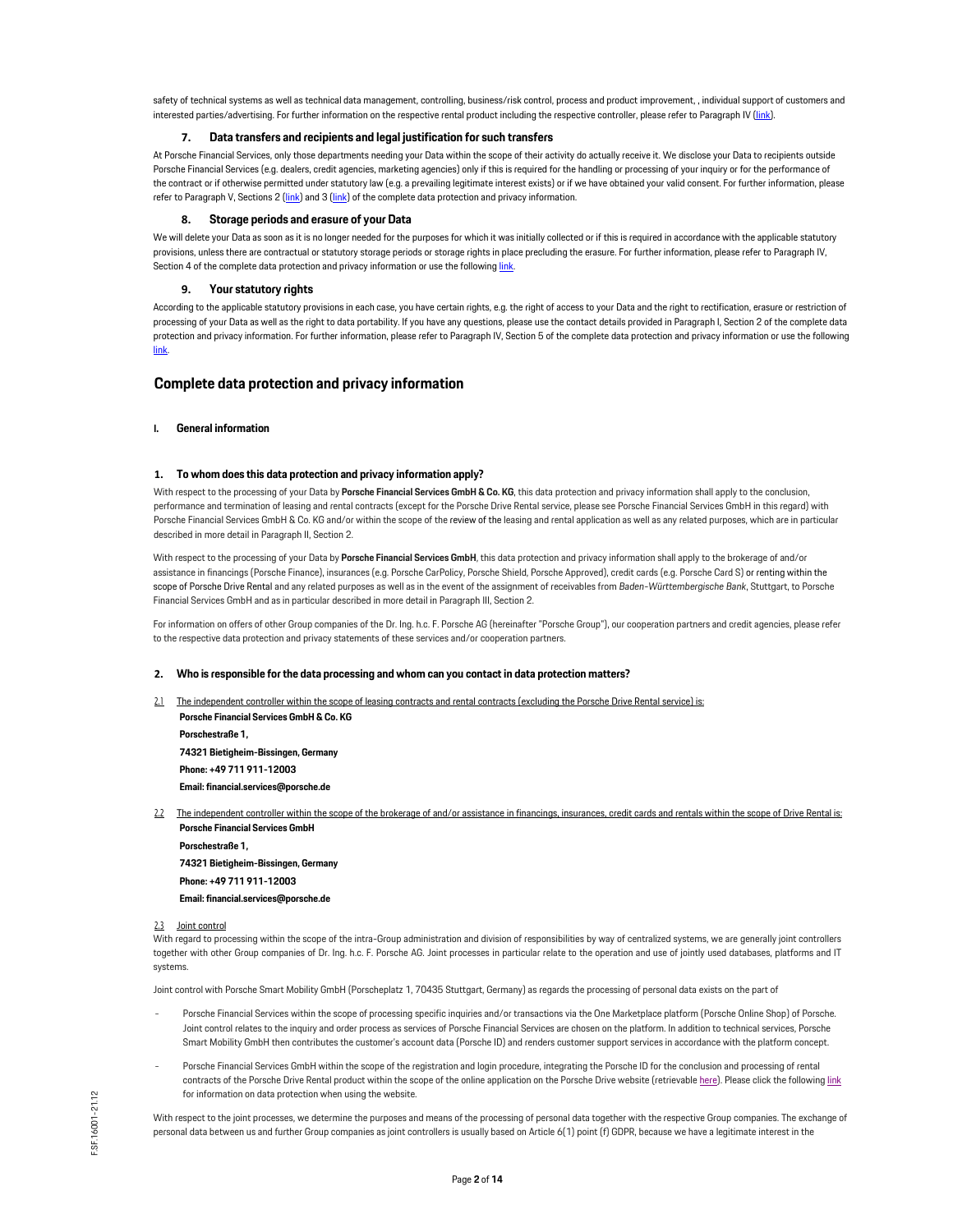effective implementation of the processing within the scope of the intra-Group administration and division of responsibilities by way of centralized systems.

In an arrangement on joint control pursuant to Article 26 GDPR, we have determined with the relevant Group companies the way the respective tasks and responsibilities in the processing of personal data are designed and who is to comply with which obligations under data protection laws. In particular, we determined how an adequate level of security and your rights as a data subject can be ensured, how we can jointly comply with the duties to provide information under data protection laws, and how we can monitor potential data protection incidents. This also includes that we can ensure compliance with our reporting and notification obligations (to the extent we are subject to such obligations). You can request further information on this arrangement via the above-mentioned contact details. In legitimate cases, we will provide you with the relevant regulations.

Porsche Financial Services remains at your disposal as your central point of contact. You can, however, also assert your rights with respect to any processing under joint control visà-vis a jointly responsible Group company. To the extent you contact us, we will coordinate with the relevant Group companies within the meaning of the arrangement pursuant to Article 26 GDPR in order to answer your inquiries and guarantee your rights as a data subject.

#### 2.4 Contact details of the data protection officer

Please do not hesitate to contact our data protection officer if you have any data protection-related questions, stating wherever possible the name of the controller addressed. You can write them to the controller's address provided above, adding "Datenschutzbeauftragter (data protection officer), PFS Group Data Protection" or email them a[t pfs](mailto:pfs-datenschutz@porsche.de)[datenschutz@porsche.de.](mailto:pfs-datenschutz@porsche.de)

#### 2.5 Secure communication

We would like to inform you that any communication by email will not be encrypted and that authenticity and integrity of the data is, thus, not warranted. Please feel free to submit your documents in encrypted format. For information on the various options, please visit our website a[t www.porsche.de/pfs/datenaustausch. In](http://www.porsche.de/pfs/datenaustausch) case you do not want to make use of these options, we kindly ask that you send sensitive information by mail to the above-mentioned address.

#### **II. Data processing by Porsche Financial Services GmbH & Co. KG**

**Please note:** For information on the processing of your Data in connection with specific rental products of Porsche Financial Services, such as Porsche Drive subscriptions of Porsche Financial Services GmbH & Co. KG, please refer to Paragraph IV.

#### <span id="page-2-0"></span>**1. Where is your Data from and which Data will be processed?**

We process your Data in accordance with the principles of data reduction and data economy only to the extent that this is required, we are permitted to do so under applicable legal requirements, we are required to do so by statutory law, or you have given your consent.

### 1.1 General Data under the business relationship

First, we process Data that you provide us in connection with the initiation and conclusion of the contract. Which Data is processed in detail primarily depends on the services applied for by you and/or agreed with you. Relevant Data usually includes:

- master data (in particular first name and last name, date of birth)
- contact details (in particular address, telephone numbers, email addresses)
- communication data (e.g. data from postal, electronic and telephone communication)
- bank details (e.g. bank name, IBAN/BIC, account holder)
- contract data (e.g. commencement and end date, term, terms, purposes of use and authorized drivers)
- legitimation data (Data contained in the identity card or any other legitimation documents presented) and other Data for money laundering and fraud prevention purposes (e.g. Data on politically exposed persons or beneficial owners)
- Income and assets situation, including the origins of assets (e.g. income, expenses, residential property)
- information on personal circumstances (e.g. profession, employer, marital status, maintenance obligations, health insurance)
- insurance and adjustment of damages data (e.g. liability loss or own damage, theft)
- investigative data (e.g. official inquiries regarding tickets, fines, fees)
- corporate customer data (e.g. business results, shareholding structures, authorized signatories) for corporate

customers as well as any data in connection with the performance of the respective business relationship, if applicable.

If you have already registered Data on the "My Porsche" portal, this Data is automatically inserted in the "Personal Data" fields of the electronic application.

#### 1.2 Data from other sources

Subject to compliance with the legal requirements and for purposes of investigating addresses, performing credit standing checks, collecting receivables or perform risk management, information on your person may also be requested from third-party sources (e.g. Data from credit agencies, sanctions/money laundering/terrorist financing databases, Data from lists of debtors, land registers, commercial registers and registers of associations, press, media or other public bodies as well as Data from address investigation companies and collection agencies). Moreover, we also receive further Data from third parties (in particular from dealers) such as vehicle data (e.g. vehicle identification number, license plate number, information on the condition). To the extent that the vehicle is not otherwise trackable, the seizure of the vehicle offers the opportunity to have the service provider determine the location of the vehicle via GPS tracking in order to enforce our claim for surrender in the event of theft or misappropriation.

#### 1.3 Data in connection with credit agencies, scoring and rating

Porsche Financial Services GmbH & Co. KG is under the legal obligation to perform credit standing checks with respect to contract partners (including personally liable shareholders and guarantors). For this reason, we process all Data required to perform such checks. This includes any information that you provide us via the voluntary disclosure form and that you submit evidence of. Depending on the product, information on your income and assets situation, including the origins of assets, as well as information on your personal circumstances (e.g. marital status, maintenance obligations, professional status) will be collected and processed. Subject to compliance with the legal requirements and for the purpose of performing credit standing checks, information on your person may also be requested from third-party sources. In order to assess your creditworthiness, we use a scoring procedure, among others. This procedure is based on a recognized and reliable mathematical-statistical procedure. The calculated score values facilitate our decision-making in connection with the conclusion of contracts and form part of our ongoing risk management. In this context, we determine the probability of your defaulting on the leasing installments in the future (so-called default probability). The calculation takes into account any application, voluntary disclosure and conduct data as well as any external credit standing information of renowned service providers (Schufa, Creditreform, Creditreform-Boniversum, CRIF Bürgel, if applicable). This includes, e.g., income and assets situation, professional (e.g. length of service) and personal circumstances (e.g. number of persons in your household), your payment history and/or our experience from previous business relationships as well as information from credit agencies (see the agencies' data protection and privacy informatio[n \(link\)\)](#page-4-0).

In the case of corporate customers, further Data is taken into account in the scoring, depending on the legal form (e.g. industry, date of incorporation of enterprise, business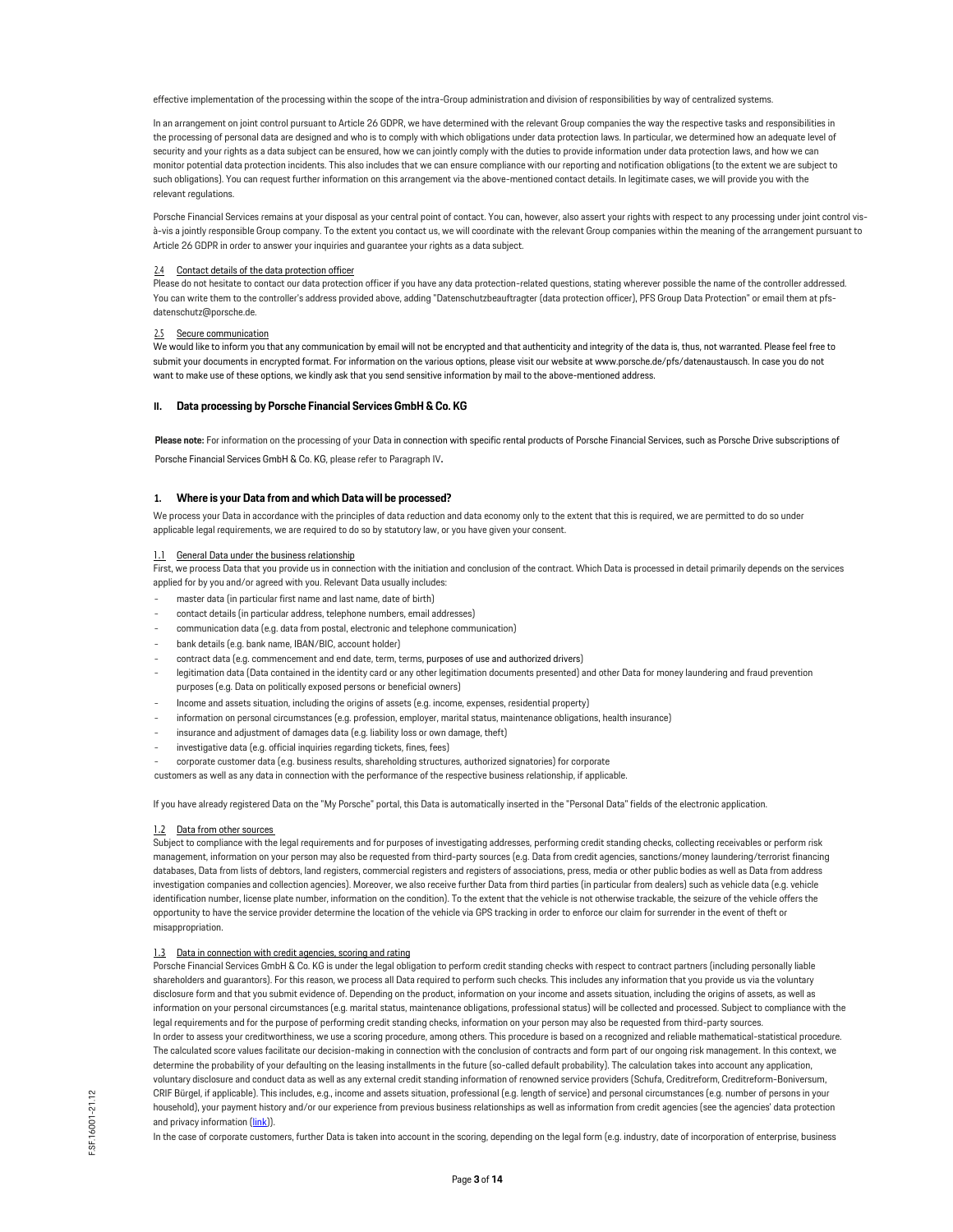results). In addition, as of a certain business volume, a rating will be done for corporate customers which also takes into account the current business figures in the form of annual financial statements and business evaluations. In this case, the rating will be in addition to our own experience with your payment history and the information from the credit agencies as the credit decision is made. The above-mentioned information will be processed in the credit check process.

# <span id="page-3-0"></span>**2. For what purposes and on which legal basis will your Data be processed?**

We process your Data always for a specific purpose and only to the extent this is necessary to accomplish that purpose. Your Data is processed based on the following legal bases:

- You have given your consent (Article 6(1) point (a) GDPR);
- The processing is necessary for the performance of a contract to which you are a party or in order to take steps at your request prior to entering into a contract (Article 6(1) point (b) GDPR);
- The processing is necessary for compliance with a legal obligation to which Porsche Financial Services GmbH & Co. KG is subject (Article 6 (1) point (c) GDPR); and/or - The processing is necessary for the purpose of the legitimate interests pursued by Porsche Financial Services GmbH & Co. KG or by a third party, except where such
- interests are overridden by your interests or fundamental rights and freedoms which require protection of the Data (Article 6(1) point (f) GDPR).

The following overview specifies the legal basis on and the purposes for which the Data listed in Paragraph II, Section 1 is processed.

| <b>Purpose</b>                                                                                                                                                                          | <b>Examples</b>                                                                                                                                                                                                                                                                                                                                                                     | <b>Legal basis</b>                                                                                                                                | Legitimate interest after balancing of interests                                                                                                                                                                                                                                                                                                                                             |
|-----------------------------------------------------------------------------------------------------------------------------------------------------------------------------------------|-------------------------------------------------------------------------------------------------------------------------------------------------------------------------------------------------------------------------------------------------------------------------------------------------------------------------------------------------------------------------------------|---------------------------------------------------------------------------------------------------------------------------------------------------|----------------------------------------------------------------------------------------------------------------------------------------------------------------------------------------------------------------------------------------------------------------------------------------------------------------------------------------------------------------------------------------------|
| Drafting and performance of<br>leasing contracts                                                                                                                                        | Preparation and processing of offers, collection<br>of payments, answering of inquiries, return<br>process (vehicle value determination, seizure<br>and recycling of vehicles), handling of all<br>services included (e.g. maintenance processes,<br>CO2 compensation),<br>assistance in adjustment of claims                                                                       | Initiation and performance of contract<br>(Article 6(1) point (b) GDPR);<br>balancing of interests (Article 6(1)<br>point (f) GDPR)               | Practicable structuring of the processes within<br>the scope of the business relationship                                                                                                                                                                                                                                                                                                    |
| Credit standing checks,<br>scoring and rating (for more<br>information in this context.<br>please see Paragraph II,<br>Section 1.3 and 3)                                               | Exchange of Data with credit agencies<br>(e.g. Schufa, Creditreform, CRIF Bürgel) as well<br>as subsequent internal use of Data for the<br>purpose of creditworthiness checks (within the<br>scope of the application consideration and<br>contract performance), testings of Data quality<br>and score card validation, reporting of<br>contract-infringing or fraudulent behavior | Compliance with legal obligations<br>(Article 6(1) point (c) GDPR);<br>balancing of interests<br>(Article 6(1) point (f) GDPR)                    | The exchange of Data with credit agencies<br>(e.g. Schufa) is in our legitimate interest and<br>serves the purpose of compliance with<br>statutory requirements to perform credit<br>standing and/or creditworthiness checks with<br>respect to customers (section 505a German<br>Civil Code (Bürgerliches Gesetzbuch; BGB),<br>section 18a German Banking Act<br>(Kreditwesengesetz; KWG)). |
| Identity checks (please take<br>note of the additional data<br>protection information<br>concerning the use of the<br>video identification procedure<br>(Video-Ident-Verfahren)         | Authentication control, verification<br>of legal competency,<br>legitimation under anti-money laundering laws                                                                                                                                                                                                                                                                       | Initiation and performance of<br>contract (Article 6(1) point (b)<br>GDPR); compliance with legal<br>obligations (Article 6(1) point (c)<br>GDPR) |                                                                                                                                                                                                                                                                                                                                                                                              |
| Prevention of and protection<br>against violations of law (in<br>particular criminal offenses),<br>prevention of fraud and<br>money laundering,<br>fight against terrorist<br>financing | Data analyses to identify hints, handling of<br>suspected cases within the scope of leasing<br>contracts                                                                                                                                                                                                                                                                            | Compliance with legal obligations<br>(Article 6(1) point (c) GDPR);<br>balancing of interests<br>(Article 6(1) point (f) GDPR)                    | Protection against financial crimes                                                                                                                                                                                                                                                                                                                                                          |
| <b>Combination of the Data</b>                                                                                                                                                          | Processing of data in a central platform for<br>providing support to interested parties and<br>customers, as well as in up-stream and<br>down-stream systems serving customer<br>retention and sales purposes                                                                                                                                                                       | Balancing of interests (Article 6(1)<br>point (f) GDPR)                                                                                           | Optimization of customer retention<br>and sales                                                                                                                                                                                                                                                                                                                                              |
| <b>Customer inquiries including</b><br>complaint management                                                                                                                             | Processing of general or, as the case may be,<br>extra-contractual inquiries and requests of<br>interested parties and customers,<br>processing of complaints (exchange with<br>dealers and other Group companies to clarify<br>facts and circumstances, as applicable)                                                                                                             | Initiation and performance of contract<br>(Article 6(1) point (b) GDPR);<br>balancing of interests (Article 6(1)<br>point (f) GDPR)               | Practicable structuring of the processes within<br>the scope of the business relationship                                                                                                                                                                                                                                                                                                    |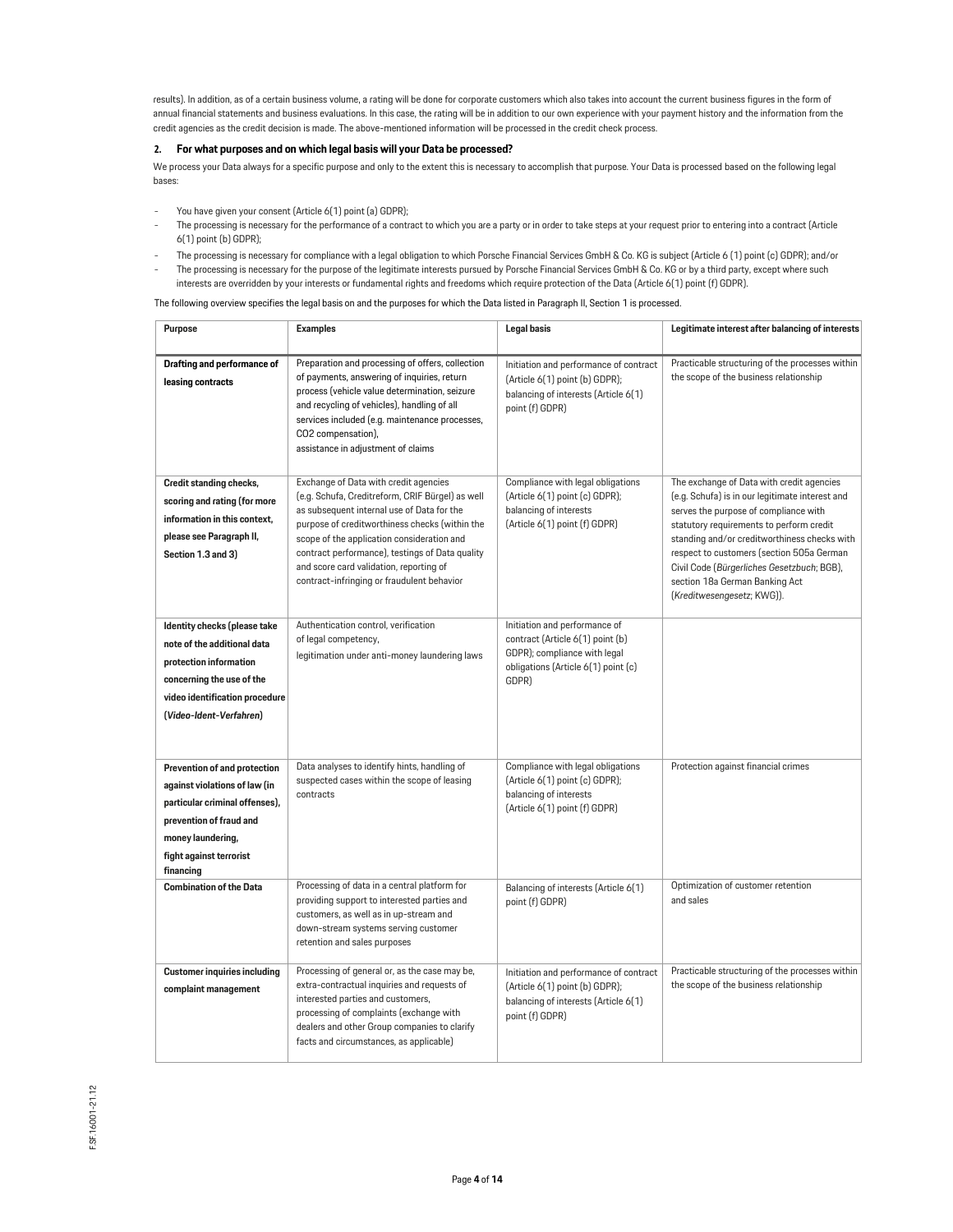<span id="page-4-0"></span>

| Refinancing by sale and<br>assignment of receivables                                            | Within the scope of the refinancing of the<br>leasing contracts, aliased and encrypted<br>transfer of the Data to a trustee who will store<br>them until the occurrence of a defined risk<br>(trigger event); transfer of Data in the case of<br>assignment of receivables | Balancing of interests (Article 6(1)<br>point (f) GDPR)                                                                        | Prevention of loss of receivables and<br>assurance of continuity of contracts,<br>improved conditions for customers                                                    |
|-------------------------------------------------------------------------------------------------|----------------------------------------------------------------------------------------------------------------------------------------------------------------------------------------------------------------------------------------------------------------------------|--------------------------------------------------------------------------------------------------------------------------------|------------------------------------------------------------------------------------------------------------------------------------------------------------------------|
| Audit                                                                                           | Audits/special audits, internal investigations                                                                                                                                                                                                                             | Compliance with legal obligations<br>(Article 6(1) point (c) GDPR)<br>Balancing of interests (Article 6(1)<br>point (f) GDPR)  | Effectiveness and appropriateness of risk<br>management, in particular of the internal<br>control mechanism, correctness and<br>efficiency of activities and processes |
| <b>Accounting and taxes</b>                                                                     | Managerial accounting (external and internal<br>accounting, statistics and comparative<br>calculation, as well as budgeting), statutory<br>documentation,<br>consolidated accounting                                                                                       | Compliance with legal obligations<br>(Article 6(1) point (c) GDPR)                                                             |                                                                                                                                                                        |
| <b>Ensuring legally compliant</b><br>action, asserting of and<br>defending against legal claims | Defense in legal disputes, collection of<br>receivables, seizure of vehicles (by using<br>GPS tracking, as applicable)                                                                                                                                                     | Performance of contract (Article<br>6(1) point (b) GDPR); balancing of<br>interests (Article 6(1) point (f)<br>GDPR)           | Assertion and defense of our rights                                                                                                                                    |
| <b>Retention and archiving</b>                                                                  | Archiving on the basis of retention obligations<br>under tax, trade and regulatory laws                                                                                                                                                                                    | Compliance with legal obligations<br>(Article 6(1) point (c) GDPR);<br>balancing of interests<br>(Article 6(1) point (f) GDPR) | Securing evidence for asserting and defending<br>our rights (e.g. collection of receivables)                                                                           |
| Ensuring availability,                                                                          | Back-up,                                                                                                                                                                                                                                                                   | Compliance with legal obligations                                                                                              | Risk/quality management, warranty of safety                                                                                                                            |
|                                                                                                 | preparing minutes and reporting, tests and                                                                                                                                                                                                                                 | (Article 6(1) point (c) GDPR);                                                                                                 | objectives (integrity and confidentiality,                                                                                                                             |
| operation and safety of                                                                         | analysis of weaknesses                                                                                                                                                                                                                                                     | balancing of interests                                                                                                         | availability and transparency)                                                                                                                                         |
| technical systems as well as                                                                    |                                                                                                                                                                                                                                                                            | (Article 6(1) point (f) GDPR)                                                                                                  |                                                                                                                                                                        |
| technical data management                                                                       |                                                                                                                                                                                                                                                                            |                                                                                                                                |                                                                                                                                                                        |
|                                                                                                 |                                                                                                                                                                                                                                                                            |                                                                                                                                |                                                                                                                                                                        |
|                                                                                                 | Anonymized or aliased statistical analyses                                                                                                                                                                                                                                 | Compliance with legal obligations                                                                                              | Analyses concerning steering of business                                                                                                                               |
| Controlling, business/risk                                                                      | concerning corporate management, reporting                                                                                                                                                                                                                                 | (Article 6(1) point (c) GDPR)                                                                                                  | processes, cost control                                                                                                                                                |
| control                                                                                         | concerning economic parameters                                                                                                                                                                                                                                             | Balancing of interests (Article 6(1)<br>point (f) GDPR)                                                                        |                                                                                                                                                                        |
| Improvement of processes                                                                        | Enhancement of products, services and                                                                                                                                                                                                                                      | Balancing of interests (Article 6(1)                                                                                           | Ongoing optimization of processes and                                                                                                                                  |
|                                                                                                 | aftersale services, as well as other measures                                                                                                                                                                                                                              | point (f) GDPR)                                                                                                                | products                                                                                                                                                               |
| and products                                                                                    | for steering business transactions and                                                                                                                                                                                                                                     |                                                                                                                                |                                                                                                                                                                        |
|                                                                                                 | processes,                                                                                                                                                                                                                                                                 |                                                                                                                                |                                                                                                                                                                        |
|                                                                                                 | improvement of the product quality                                                                                                                                                                                                                                         |                                                                                                                                |                                                                                                                                                                        |
| Disclosure within the scope of                                                                  | Disclosure of Data within the scope of controls                                                                                                                                                                                                                            | Compliance with legal obligations                                                                                              | Proof of proper business organization and                                                                                                                              |
| official/court measures                                                                         | (KWG, German Money Laundering Act)                                                                                                                                                                                                                                         | (Article 6(1) point (c) GDPR);                                                                                                 | compliance with statutory requirements,                                                                                                                                |
|                                                                                                 | (Geldwäschegesetz; GwG), tax laws) and                                                                                                                                                                                                                                     | balancing of interests                                                                                                         | assertion and defense of our rights                                                                                                                                    |
|                                                                                                 | reports to public bodies (e.g. financial services<br>authorities, Deutsche Bundesbank and the                                                                                                                                                                              | (Article 6(1) point (f) GDPR)                                                                                                  |                                                                                                                                                                        |
|                                                                                                 | Federal Financial Supervisory Authority)                                                                                                                                                                                                                                   |                                                                                                                                |                                                                                                                                                                        |
|                                                                                                 | required under statutory law, forwarding of                                                                                                                                                                                                                                |                                                                                                                                |                                                                                                                                                                        |
|                                                                                                 | contact data in case of tickets, fines, fees or                                                                                                                                                                                                                            |                                                                                                                                |                                                                                                                                                                        |
|                                                                                                 | the like, to the respective authorities                                                                                                                                                                                                                                    |                                                                                                                                |                                                                                                                                                                        |
|                                                                                                 |                                                                                                                                                                                                                                                                            |                                                                                                                                |                                                                                                                                                                        |
| Individual support of                                                                           | Customized information and offers as                                                                                                                                                                                                                                       | Consent (Article 6(1) point (a)                                                                                                | Achievement of marketing and advertising                                                                                                                               |
| customers and interested                                                                        | regards vehicles, vehicle-related services and                                                                                                                                                                                                                             | GDPR), balancing of interests                                                                                                  | targets                                                                                                                                                                |
| parties/advertising                                                                             | other products, invitations to events, as well                                                                                                                                                                                                                             | (Article 6(1) point (f) GDPR) to                                                                                               |                                                                                                                                                                        |
|                                                                                                 | as surveys as regards your satisfaction and                                                                                                                                                                                                                                | the extent admissible under                                                                                                    |                                                                                                                                                                        |
|                                                                                                 | expectations, demand analysis and customer<br>segmentation (e.g. calculation and                                                                                                                                                                                           | statutory law                                                                                                                  |                                                                                                                                                                        |
|                                                                                                 | assessment of affinities, preferences as well                                                                                                                                                                                                                              |                                                                                                                                |                                                                                                                                                                        |
|                                                                                                 | as potentials),                                                                                                                                                                                                                                                            |                                                                                                                                |                                                                                                                                                                        |
|                                                                                                 |                                                                                                                                                                                                                                                                            |                                                                                                                                |                                                                                                                                                                        |
|                                                                                                 | advertising measures prior to the expiration of the                                                                                                                                                                                                                        |                                                                                                                                |                                                                                                                                                                        |
|                                                                                                 | contract                                                                                                                                                                                                                                                                   |                                                                                                                                |                                                                                                                                                                        |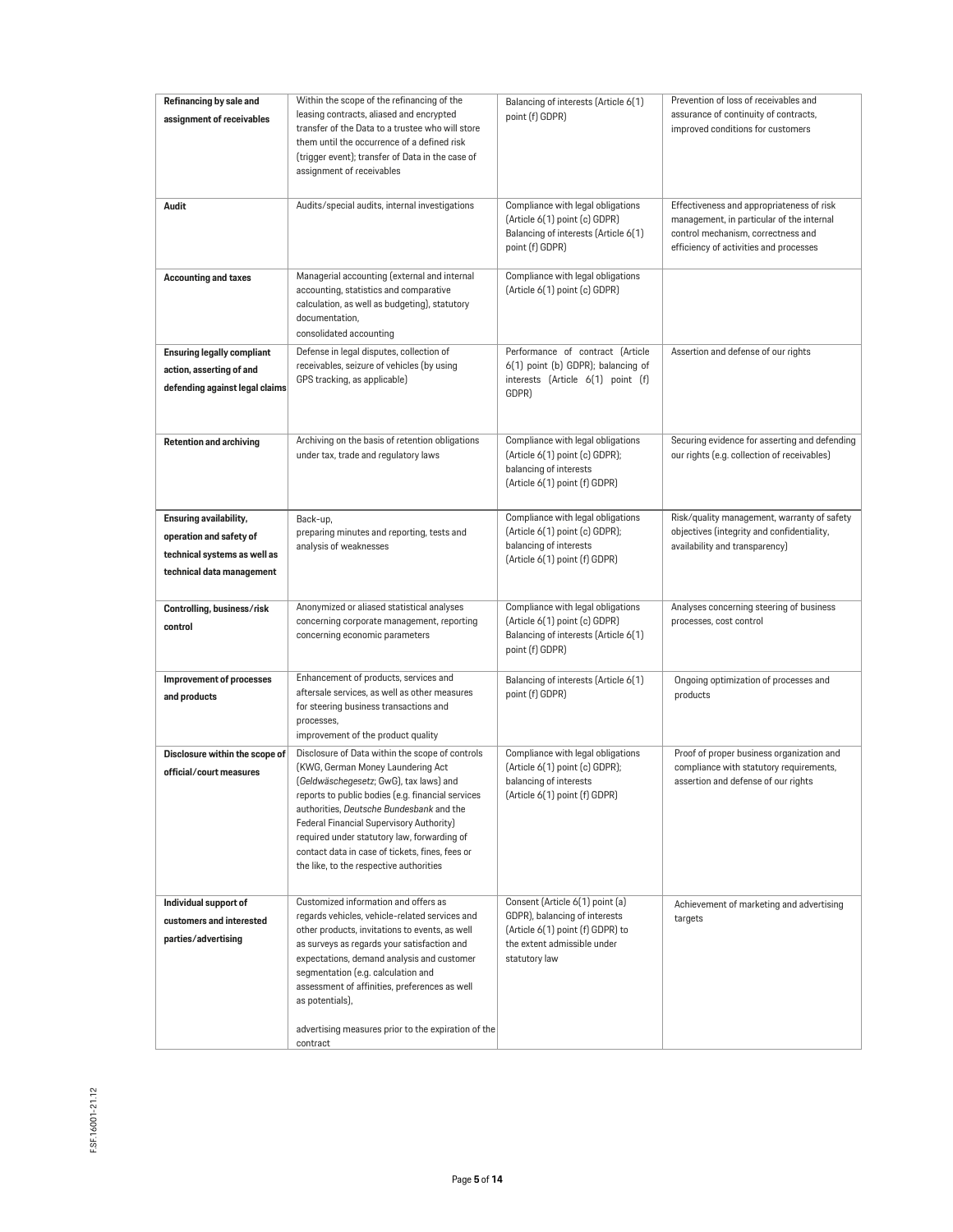### **3. What you need to know about the exchange of Data with credit agencies, scoring and rating**

In addition to the data protection and privacy information of the credit agencies set forth below, please also take note of their complete data protection and privacy information at [www.porsche.de/pfs/auskunfteien. T](http://www.porsche.de/pfs/auskunfteien)he transfer of your Data will then be effected on the basis of the above-described statutory requirements.

#### **Data protection and privacy information of credit agencies**

#### **Data protection and privacy information of Schufa Holding AG**

Porsche Financial Services GmbH & Co. KG transfers the personal data collected during the leasing and/or rental period on the application for as well as performance and termination of the business relationship, as well as Data on contract-infringing or fraudulent behavior to SCHUFA Holding AG, Kormoranweg 5, 65201 Wiesbaden, Germany. The legal bases for these transfers are Article 6(1) point (b) and Article 6(1) point (f) GDPR. Transfers on the basis of Article 6(1) point (f) GDPR are only admissible to the extent that this is required to safeguard the legitimate interests of Porsche Financial Services GmbH & Co. KG or third parties and unless the interests are overridden by the data subjects' interests or fundamental rights and freedoms which require protection of personal data. The exchange of Data with SCHUFA also serves the purpose of compliance with legal obligations to perform creditworthiness checks with respect to customers (section 505a BGB, section 18a KWG). SCHUFA processes the Data obtained and also uses it for the purpose of profiling (scoring) to provide its contract partners in the European Economic Area and Switzerland as well as other third countries, if applicable (to the extent that an adequacy decision has been passed by the European Commission with respect to such countries), with information on, *inter alia*, the assessment of the creditworthiness of natural persons. For further information on SCHUFA's activity, please refer to the enclosed Schufa information sheet. This information is also available online at https:/[/www.schufa.de/de/datenschutz-dsgvo/ .](http://www.schufa.de/de/datenschutz-dsgvo/)

#### **Data protection and privacy information of Boniversum GmbH**

Porsche Financial Services GmbH & Co. KG transfers personal data such as the name, address, date of birth, previous address, if applicable, as well as the reason for the inquiry for the purpose of credit standing checks to Wirtschaftsauskunftei Creditreform Boniversum GmbH, Hellersbergstraße 11, 41460 Neuss, Germany. The legal basis for this transfer is Article 6(1) point (b) and Article 6(1) point (f) GDPR. Transfers on the basis of Article 6(1) point (f) GDPR are only admissible to the extent that this is required to safeguard the legitimate interests of Porsche Financial Services GmbH & Co. KG or third parties and unless the interests are overridden by the data subject's interests or fundamental rights and freedoms. The exchange of information with Creditreform Boniversum GmbH also serves the purpose of compliance with legal obligations to perform creditworthiness checks with respect to customers (section 505a BGB), section 18 a KWG). For further information on Creditreform Boniversum GmbH's activity, please refer to the enclosed Boniversum information sheet. This information is also available online at https:/[/www.boniversum.de/eu-dsgvo/informationen-nach-eu-dsgvo-fuer-verbraucher/.](http://www.boniversum.de/eu-dsgvo/informationen-nach-eu-dsgvo-fuer-verbraucher/)

#### **Data protection and privacy information of Creditreform Stuttgart Strahler KG**

In case of contracts about to be concluded and in specific cases where a legitimate interest exists, Porsche Financial Services GmbH & Co. KG will check your credit standing on a regular basis. For this purpose, we cooperate with Creditreform Stuttgart Strahler KG, Theodor-Heuss-Str. 2, 70174 Stuttgart, Germany, which provides us with the required Data. To this end, we transfer your name and contact data to Creditreform Stuttgart Strahler KG. For any further questions and information on the processing of Data, please refer to the enclosed guidelines "*Creditreform-Informationen gem. Art. 14 EU-DSGVO*" ("Creditreform information pursuant to Article 14 EU GDPR"). This information is also available online at https:/[/www.creditreform.de/stuttgart/datenschutz .](http://www.creditreform.de/stuttgart/datenschutz)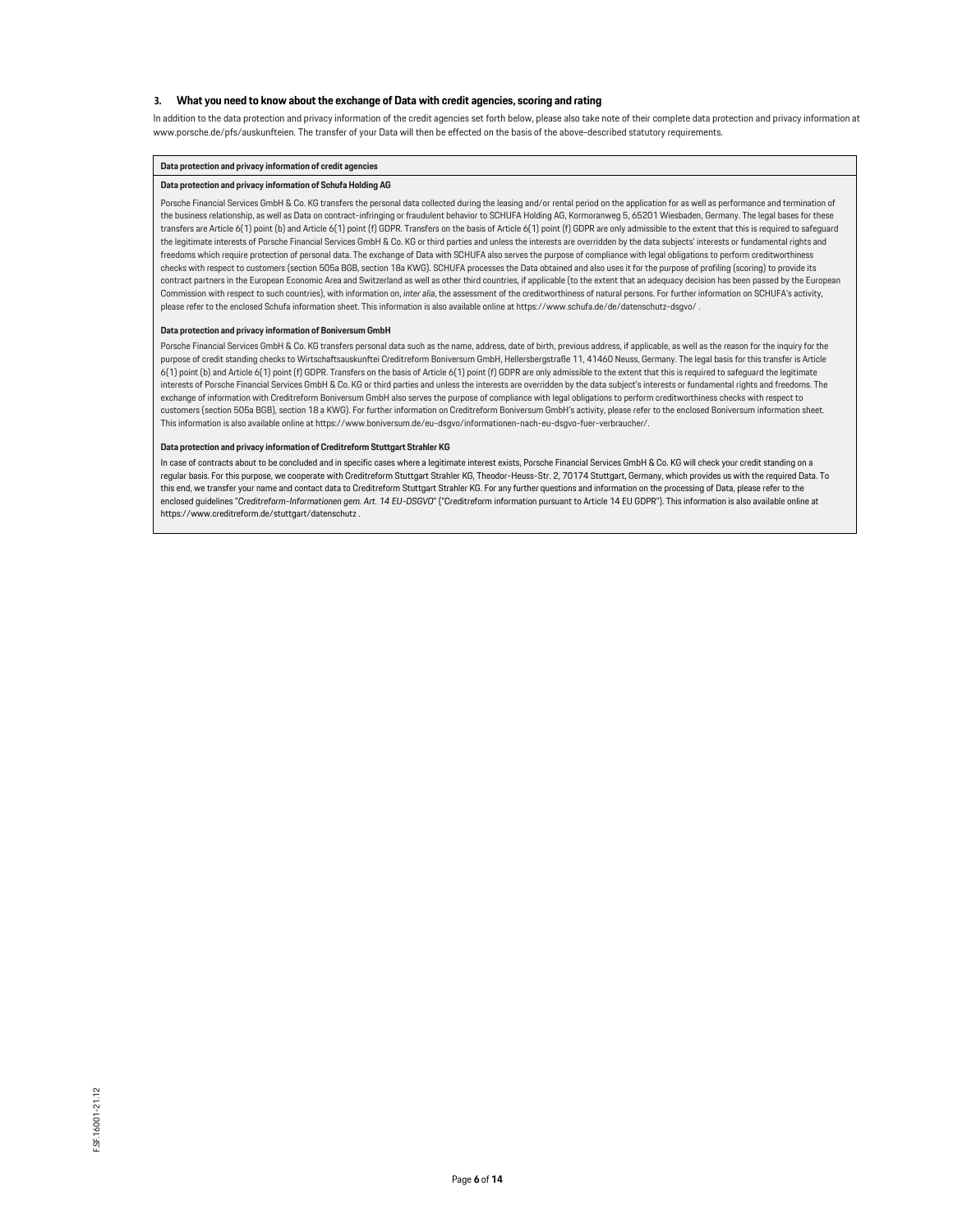### **III. Data processing by Porsche Financial Services GmbH**

**Please note:** For information on the processing of your Data in connection with specific rental products of Porsche Financial Services, such as Porsche Drive Rental of Porsche Financial Services GmbH, please refer to Paragraph IV.

### <span id="page-6-0"></span>**1. Where is your Data from and which Data will be processed?**

We process your Data in accordance with the principles of data reduction and data economy only to the extent that this is required, we are permitted to do so under applicable legal requirements, we are required to do so by statutory law, or you have given your consent.

#### 1.1 General Data under the business relationship

First, we process Data that you provide us in connection with brokerage and assistance and/or in connection with the initiation and conclusion of the contract. Which Data is processed in detail primarily depends on the services applied for by you and/or agreed with you.

Relevant Data usually includes:

- master data (in particular first name and last name, date of birth)
- contact details (in particular address, telephone numbers, email addresses)
- communication data (e.g. data from postal, electronic and telephone communication)
- bank details (e.g. bank name, IBAN/BIC, account holder)
- contract data (e.g. commencement and end date, term, terms)

as well as any other data in connection with the performance of the respective business relationship, if applicable.

In particular within the scope of any vehicle financing and assignment of receivables from *Baden-Württembergische Bank*, Stuttgart, to Porsche Financial Services GmbH, these may also include

- legitimation data (Data contained in the identity card or any other legitimation documents presented) and other Data for money laundering and fraud prevention purposes (e.g. Data on politically exposed persons or beneficial owners)
- Income and assets situation, including the origins of assets (e.g. income, expenses, residential property)
- information on personal circumstances (e.g. profession, employer, marital status, maintenance obligations, health insurance)
- insurance and adjustment of damages data (e.g. liability loss or own damage, theft)
- corporate customer data (e.g. business results, shareholding structures, authorized signatories) for corporate

customers as well as any data in connection with the performance of the respective business relationship, if applicable.

If you have already registered Data on the "My Porsche" portal, this Data is automatically inserted in the "Personal Data" fields of the electronic application.

#### 1.2 Data from other sources

Subject to compliance with the legal requirements and for purposes of investigating addresses or collecting receivables, information on your person may also be requested from third-party sources (e.g. Data from address investigation companies and collection agencies, Data from lists of debtors, land registers, commercial registers and registers of associations, press, media or other public bodies). Moreover, we also receive further Data from third parties (in particular from dealers) such as vehicle data (e.g. vehicle identification number, license plate number).

# **2. For what purposes and on which legal basis will your Data be processed?**

We process your Data always for a specific purpose and only to the extent this is necessary to accomplish that purpose. Your Data is processed based on the following legal bases:

- You have given your consent (Article 6(1) point (a) GDPR);
- The processing is necessary for the performance of a contract to which you are a party or in order to take steps at your request prior to entering into a contract (Article 6(1) point (b) GDPR);
- The processing is necessary for compliance with a legal obligation to which Porsche Financial Services GmbH & Co. KG is subject (Article 6 (1) point (c) GDPR); and/or The processing is necessary for the purpose of the legitimate interests pursued by Porsche Financial Services GmbH & Co. KG or by a third party, except where such interests are overridden by your interests or fundamental rights and freedoms which require protection of the Data (Article 6(1) point (f) GDPR).

The following overview specifies the legal basis on and the purposes for which the Data listed in Paragraph III, Section 1 is processed.

| Purpose                     | <b>Examples</b>                                                            | <b>Legal basis</b>                                                 | Legitimate interest after balancing of interests |
|-----------------------------|----------------------------------------------------------------------------|--------------------------------------------------------------------|--------------------------------------------------|
|                             |                                                                            |                                                                    |                                                  |
| <b>Preparation and</b>      | Preparation and processing of offers, collection                           | Initiation and performance of contract                             | Practicable structuring of the processes         |
| implementation of           | of payments, answering of inquiries, assistance<br>in adjustment of claims | [Article 6(1) point (b) GDPR];                                     | within the scope of the business relationship    |
| brokerage of and/or         |                                                                            | balancing of interests (Article 6(1)<br>point (f) GDPR)            |                                                  |
| assistance in financings,   |                                                                            |                                                                    |                                                  |
| insurances and credit cards |                                                                            |                                                                    |                                                  |
|                             |                                                                            |                                                                    |                                                  |
| Identity checks (please     | Authentication control, verification                                       | Initiation and performance of contract                             |                                                  |
| take note of the additional | of legal competency,                                                       | [Article 6(1) point (b) GDPR];                                     |                                                  |
| data protection             | legitimation under anti-money laundering laws                              | compliance with legal obligations<br>(Article 6(1) point (c) GDPR) |                                                  |
| information concerning the  |                                                                            |                                                                    |                                                  |
| use of the video            |                                                                            |                                                                    |                                                  |
| identification procedure    |                                                                            |                                                                    |                                                  |
|                             |                                                                            |                                                                    |                                                  |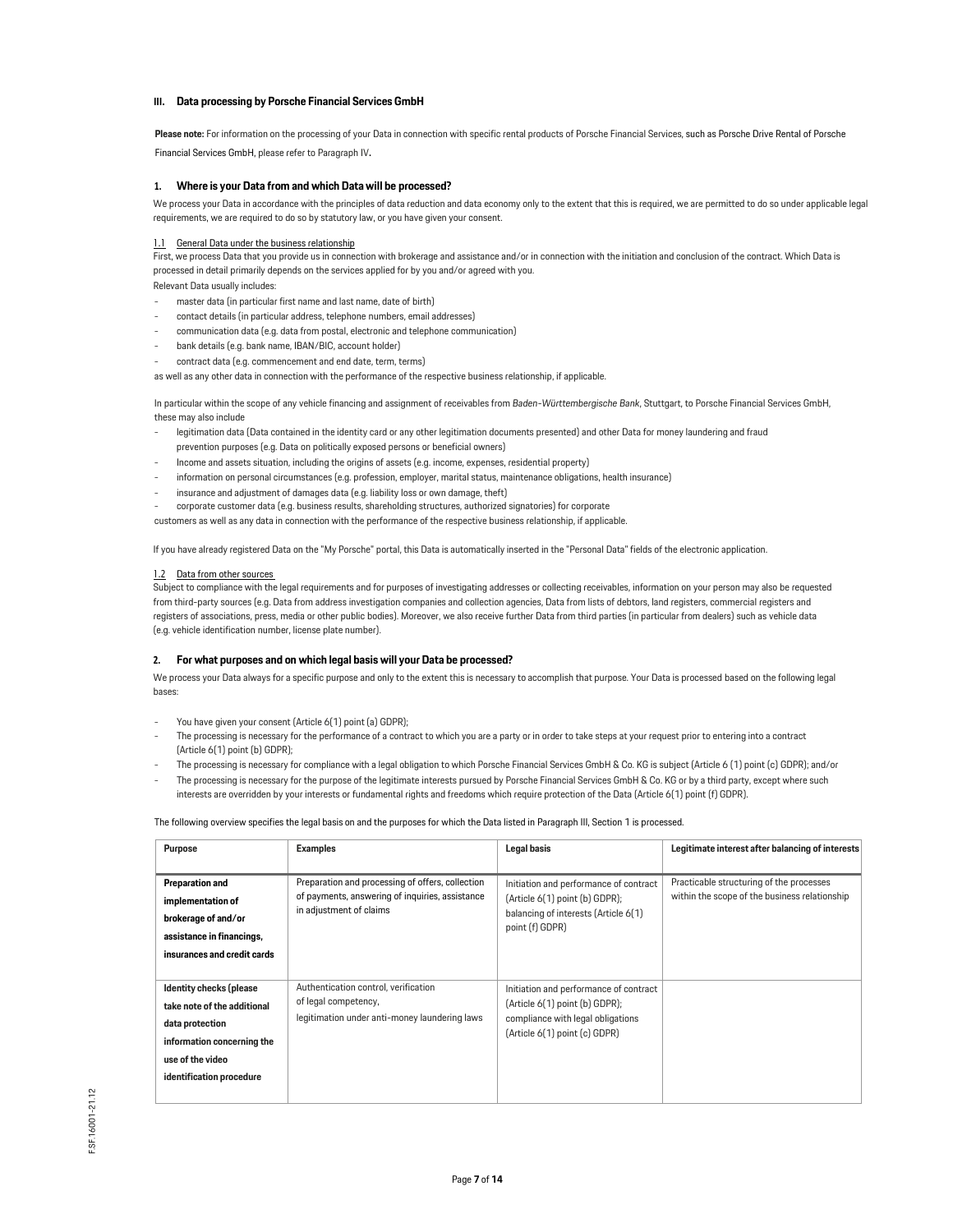| <b>Combination of the Data</b>                                                                                    | Processing of data in a central platform for<br>providing support to interested parties and<br>customers, as well as in up-stream and down-<br>stream systems serving customer retention<br>and sales purposes                                                                                                                                                                                                     | Balancing of interests (Article 6(1)<br>point (f) GDPR)                                                                                              | Optimization of customer retention and sales                                                                                                                           |
|-------------------------------------------------------------------------------------------------------------------|--------------------------------------------------------------------------------------------------------------------------------------------------------------------------------------------------------------------------------------------------------------------------------------------------------------------------------------------------------------------------------------------------------------------|------------------------------------------------------------------------------------------------------------------------------------------------------|------------------------------------------------------------------------------------------------------------------------------------------------------------------------|
| <b>Customer inquiries</b><br>including complaint<br>management                                                    | Processing of general or, as the case may be,<br>extra-contractual inquiries and requests of<br>interested parties and customers,<br>Processing of complaints (exchange with<br>dealers and other Group companies to clarify<br>facts and circumstances, as applicable)                                                                                                                                            | Initiation and performance of contract<br>(Article 6(1) point (b) GDPR);<br>balancing of interests (Article 6(1)<br>point (f) GDPR)                  | Practicable structuring of the processes within<br>the scope of the business relationship                                                                              |
| Audit                                                                                                             | Audits/special audits, internal<br>investigations                                                                                                                                                                                                                                                                                                                                                                  | Compliance with legal obligations<br>(Article 6(1) point (c) GDPR);<br>balancing of interests<br>(Article 6(1) point (f) GDPR)                       | Effectiveness and appropriateness of risk<br>management, in particular of the internal<br>control mechanism, correctness and efficiency<br>of activities and processes |
| <b>Accounting and taxes</b>                                                                                       | Managerial accounting (external and<br>internal accounting, statistics and<br>comparative calculation, as well as<br>budgeting),<br>statutory documentation,<br>consolidated accounting                                                                                                                                                                                                                            | Compliance with legal obligations<br>(Article 6(1) point (c) GDPR)                                                                                   |                                                                                                                                                                        |
| <b>Ensuring legally compliant</b><br>action, asserting of and<br>defending against legal<br>claims                | Defense in legal disputes, collection of<br>receivables, seizure of vehicles (by using<br>GPS tracking, as applicable)                                                                                                                                                                                                                                                                                             | Performance of contract (Article 6(1)<br>point (b) GDPR); balancing of interests<br>(Article 6(1) point (f) GDPR)                                    | Assertion and defense of our rights                                                                                                                                    |
| <b>Retention and archiving</b>                                                                                    | Archiving on the basis of retention obligations<br>under tax and/or commercial law                                                                                                                                                                                                                                                                                                                                 | Compliance with legal obligations<br>(Article 6(1) point (c) GDPR);<br>balancing of interests<br>(Article 6(1) point (f) GDPR)                       | Securing evidence for asserting and defending<br>our rights (e.g. collection of receivables)                                                                           |
| Ensuring availability,<br>operation and safety of<br>technical systems as well<br>as technical data<br>management | Back-up,<br>preparing minutes and reporting,<br>tests and analysis of weaknesses                                                                                                                                                                                                                                                                                                                                   | Compliance with legal obligations<br>(Article 6(1) point (c) GDPR);<br>balancing of interests<br>(Article 6(1) point (f) GDPR)                       | Risk/quality management, warranty of safety<br>objectives (integrity and confidentiality,<br>availability and transparency)                                            |
| Controlling, business/risk<br>control                                                                             | Anonymized or aliased statistical analyses<br>concerning corporate management, reporting<br>concerning economic parameters                                                                                                                                                                                                                                                                                         | Compliance with legal obligations<br>(Article 6(1) point (c) GDPR);<br>balancing of interests<br>(Article 6(1) point (f) GDPR)                       | Analyses concerning steering of business<br>processes, cost control                                                                                                    |
| Improvement of processes<br>and products                                                                          | Enhancement of products, services and<br>aftersale services, as well as other measures<br>for steering business transactions and<br>processes,<br>improvement of the product quality                                                                                                                                                                                                                               | Balancing of interests (Article 6(1)<br>point (f) GDPR)                                                                                              | Ongoing optimization of processes and<br>products                                                                                                                      |
| Disclosure within the<br>scope of official/court<br>measures                                                      | Disclosure of Data within the scope of<br>implementing controls required under statutory<br>law (e.g. tax audit)                                                                                                                                                                                                                                                                                                   | Compliance with legal obligations<br>(Article 6(1) point (c) GDPR);<br>balancing of interests<br>(Article 6(1) point (f) GDPR)                       | Demonstration of compliance with<br>statutory requirements                                                                                                             |
| Individual support of<br>customers and interested<br>parties/advertising                                          | Customized information and offers as<br>regards vehicles, vehicle-related services and<br>other products, invitations to events, as well<br>as surveys as regards your satisfaction and<br>expectations, demand analysis and customer<br>segmentation (e.g. calculation and<br>assessment of affinities, preferences as well<br>as potentials),<br>advertising measures prior to the expiration of the<br>contract | Consent (Article 6(1) point (a)<br>GDPR), balancing of interests<br>(Article 6(1) point (f) GDPR) to<br>the extent admissible under<br>statutory law | Achievement of marketing and advertising<br>targets                                                                                                                    |

# **IV. Product-specific information on Porsche Drive**

<span id="page-7-0"></span>Porsche Financial Services GmbH offers to you the product Porsche Drive Rental. Porsche Financial Services GmbH & Co. KG offers to you the product Porsche Drive subscription. For more information on both products, Porsche Drive Rental and Porsche Drive subscription (hereinafter jointly "Porsche Drive"), please click the followin[g link.](https://www.porsche.com/germany/motorsportandevents/porschedrive/)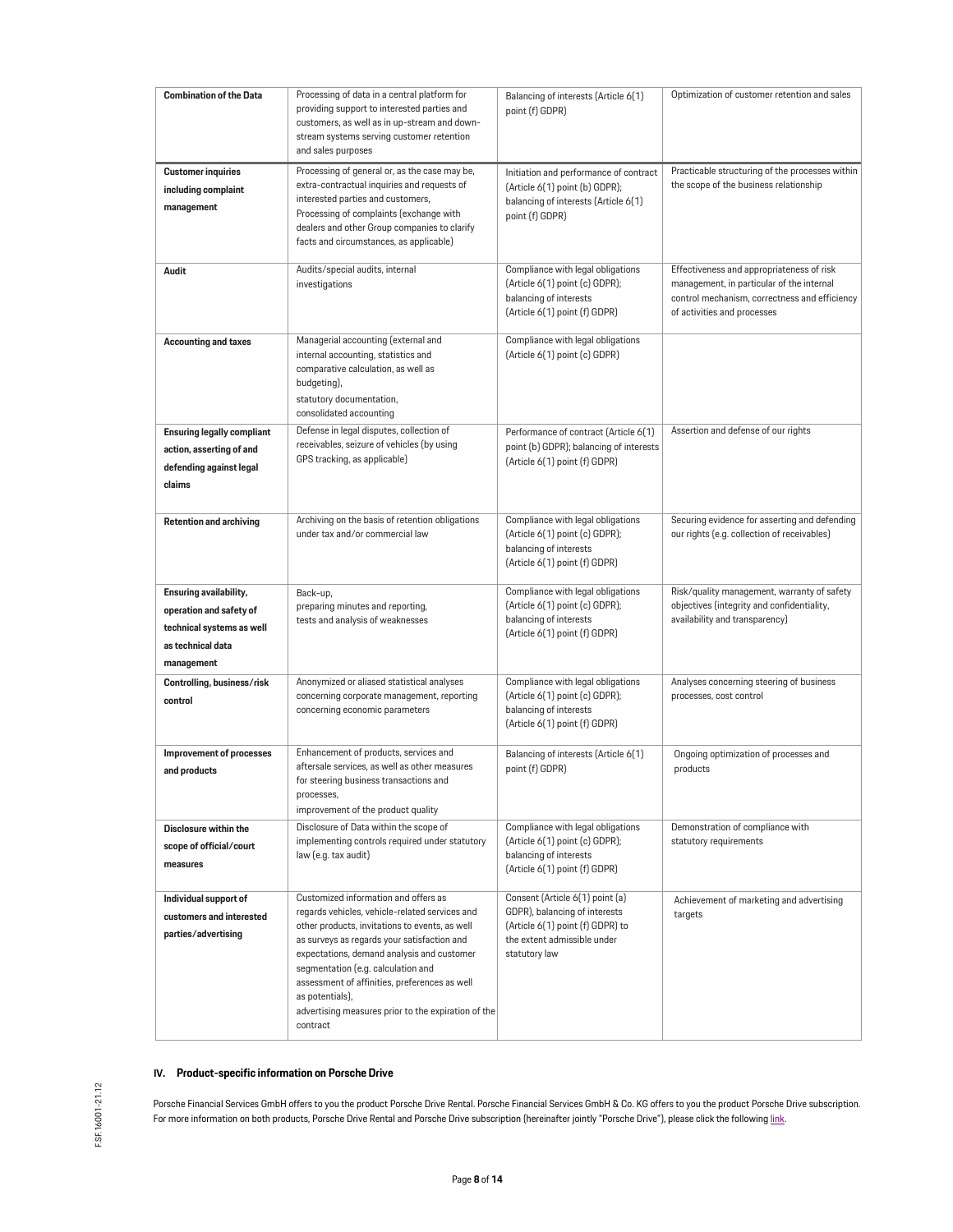The below information refer to both Porsche Drive Rental and Porsche Drive subscription, unless expressly referring to only one of the two. In this context, they apply to both Porsche Financial Services GmbH & Co. KG and Porsche Financial Services GmbH as the respective independent controllers.

# **1. Where is your Data from and which Data will be processed?**

We process your Data in accordance with the principles of data reduction and data economy only to the extent that this is required, we are permitted to do so under applicable legal requirements, we are required to do so by statutory law, or you have given your consent.

### 1.1 General Data under the business relationship

First, we process Data that you provide us in connection with the initiation and conclusion of the contract. You can contact us to make a reservation inquiry within the scope of the online application for Porsche Drive Rental (retrievable [here\)](https://customer.drive.porsche.com/germany/de). In case of long-term rentals (Porsche Drive subscriptions), you have the opportunity to make vehicle reservations with the supplying Porsche Zentrum and submit non-binding Drive subscription inquiries to Porsche Financial Services GmbH & Co. KG via the One Marketplace platform (Porsche Online Shop; retrievabl[e here\)](https://finder.porsche.com/de/de-DE/search?financing-product-type=renting). The rental contract will be concluded and the related additional Data will be provided at the supplying Porsche Zentrum (in case of the Porsche Drive subscription product) or at the service provider we commissioned (in case of the Porsche Drive Rental product) for performing the contract, i.e. usually the dealer or location you chose for collecting the vehicle.

Which Data is processed in detail primarily depends on the services applied for by you and/or agreed with you. In case of rental products, the relevant Data generally comprise:

- master data (in particular first name and last name, date of birth)
- contact details (in particular email address, telephone number, address)
- communication data (e.g. data from electronic communication)
- legitimation and driver's license data (cf. Paragraph IV, Section 1.2 for details)
- bank details (in case of Porsche Drive subscriptions) or credit card data (in case of Porsche Drive Rental)
- inquiry and contract data (e.g. commencement and end date, term, terms, location of rental, purposes of use and authorized drivers, as applicable)
- vehicle and driving data (in particular, type and category of vehicle, service life and mileage, vehicle condition) as well as location data of the vehicle, as applicable (cf. Paragraph IV, Section 1.2 for details)
- the amount of security provided (in case of Porsche Drive subscription) or payment information with respect to the provision of a security (in case of Porsche Drive Rental) insurance and adjustment of damages data (e.g. protection against accidents, theft)
- 
- investigative data (e.g. official inquiries regarding tickets, fines, fees)
- corporate customer data (e.g. business results, number of employees) in case of Porsche Drive subscriptions
- other Data (e.g. Data provided within the scope of customer reviews or customer inquiries).

This Data is required for the conclusion and processing of the rental contract. If you have already registered Data in your Porsche ID user account, this account data is automatically inserted in the respective fields of the application. The Porsche ID account is operated by Porsche Smart Mobility GmbH. With respect to data processing at Porsche Smart Mobility GmbH, we refer to their data protection and privacy information which is accessibl[e here.](https://connect-store2.porsche.com/de/de/t/privacy)

#### 1.2 Specific Data

ID card and driver's license data: Before you sign the rental contract, you will be asked to prove your identity and present your driver's license. We record the number, and the date and place of issuance. In case of long-term rentals (e.g. with terms exceeding 6 months) you will undergo a verification of legitimation under anti-money laundering laws in the course of which we will take a copy of your ID document to comply with the obligations under the German Money Laundering Act. In case of Porsche Drive Rental, we will, in addition, take a copy of your driver's license to ensure accuracy of the Data (e.g. no spelling errors, mixing-up of first and last names, and correct spelling of street names and house numbers) as well as for safety reasons (e.g. to disclose the Data to the competent authorities in case of criminal or administrative offenses in connection with the rented vehicle).

**Credit standing checks:** In case of long-term rentals (Porsche Drive subscriptions), your income and assets situation as well as information concerning your personal circumstances that you provide within the scope of a voluntary disclosure will be processed. If you are a private customer, this will, in particular, include your marital status, date and place of birth, nationality, type of employment, information about your monthly income, salary slips, number of persons living in your household, existence of owner-occupied residential property, credit/leasing charges, rental costs, sum of other expenses, information on the discharge of existing contract relationships. For further information on the processing [of Data] within the scope of credit standing checks for long-term rentals, please see Paragraph II, Section 1.3 and Paragraph II, Section 3.3.

**Location data:** The vehicles are equipped with a tool to track their location. A vehicle's location will exclusively be tracked (i) if there is justified suspicion of misappropriation or fraud or the like, or (ii) if you alerted us on a possible theft, or (iii) to comply with official and/or legal requirements or obligations, such as, requests by public authorities, the prosecutor's office or a judge. Only a limited circle of staff will be given access to the location data.

Porsche Connect: In addition, within the scope of Porsche Connect services available in the vehicle and their use by you, Data may be produced that we and our service provide will exclusively process for the purpose of rendering these services. The Porsche Connect services are offered by Porsche Smart Mobility GmbH. For information on the processing of your Data by Porsche Smart Mobility GmbH, please clic[k here.](https://connect-store2.porsche.com/de/de/t/privacy) 

#### 1.3 Data from other sources

Subject to compliance with the legal requirements and for purposes of investigating addresses, performing credit standing checks, collecting receivables or perform risk management, information on your person may also be requested from third-party sources (e.g. Data from credit agencies, sanctions/money laundering/terrorist financing databases, Data from lists of debtors, land registers, commercial registers and registers of associations, press, media or other public bodies as well as Data from address investigation companies and collection agencies). Moreover, we also receive further Data from third parties (in particular from dealers and service providers) such as vehicle data (e.g. vehicle identification number, license plate number, information on the condition).

# **2. For what purposes and on which legal basis will your Data be processed?**

We process your Data always for a specific purpose and only to the extent this is necessary to accomplish that purpose. Your Data is processed based on the following legal bases:

- You have given your consent (Article 6(1) point (a) GDPR);
- The processing is necessary for the performance of a contract to which you are a party or in order to take steps at your request prior to entering into a contract (Article 6(1) point (b) GDPR);
- The processing is necessary for compliance with a legal obligation to which Porsche Financial Services GmbH & Co. KG is subject (Article 6 (1) point (c) GDPR); and/or
- The processing is necessary for the purpose of the legitimate interests pursued by Porsche Financial Services GmbH & Co. KG or by a third party, except where such interests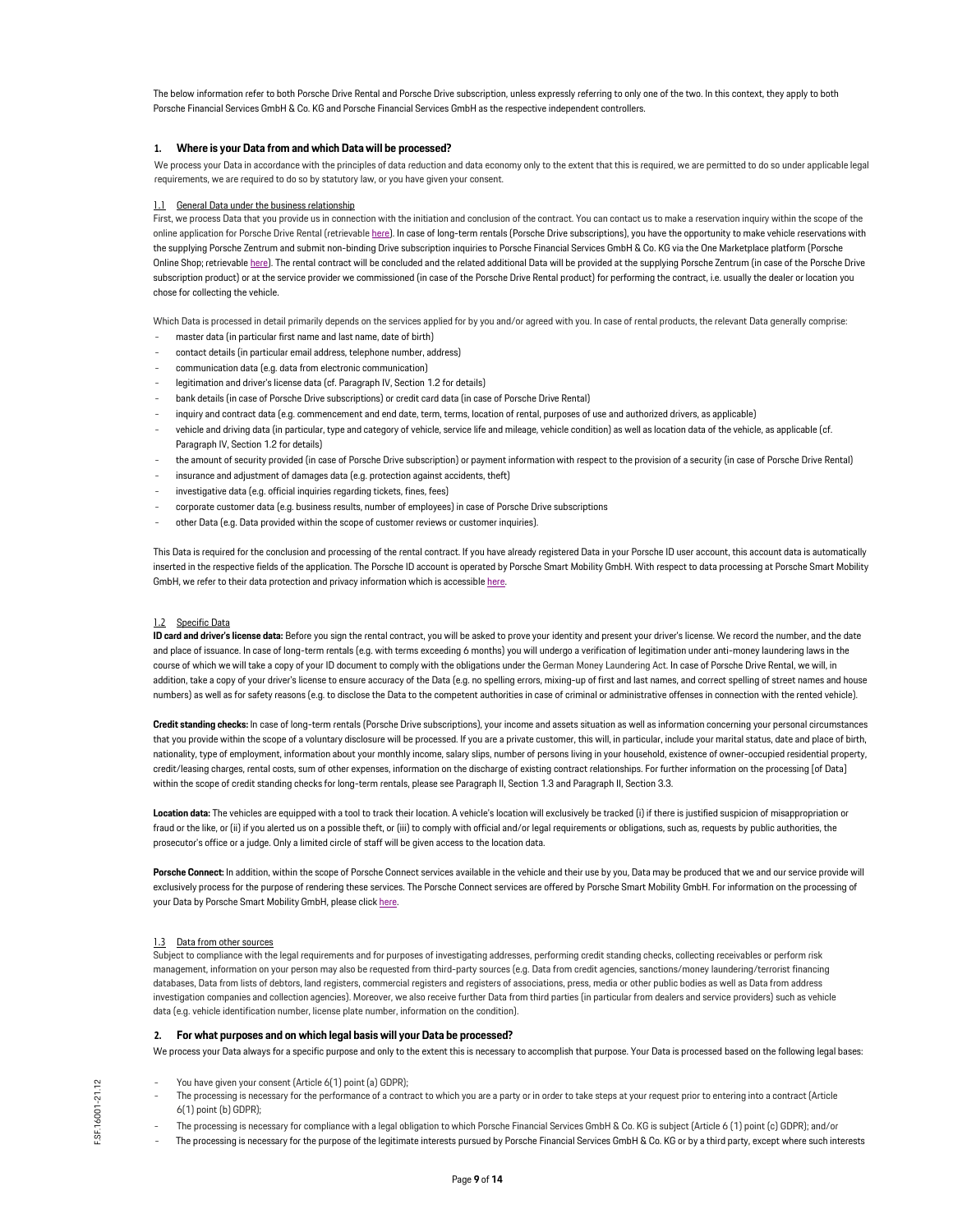are overridden by your interests or fundamental rights and freedoms which require protection of the Data (Article 6(1) point (f) GDPR).

The following overview shall set forth in detail the respective purpose of processing of the data categories described in Paragraph IV, Section 2.1, as well as the respective legal bases for such processing.

| Purpose                                                                                                                                                                                                                                               | <b>Examples</b>                                                                                                                                                                                                                                                                                                 | <b>Categories of data</b>                                                                                                                                                                                                                                                                        | <b>Legal basis</b>                                                                                                                                                                                                                                         | Legitimate interest after<br>balancing of interests                                                                                                        |
|-------------------------------------------------------------------------------------------------------------------------------------------------------------------------------------------------------------------------------------------------------|-----------------------------------------------------------------------------------------------------------------------------------------------------------------------------------------------------------------------------------------------------------------------------------------------------------------|--------------------------------------------------------------------------------------------------------------------------------------------------------------------------------------------------------------------------------------------------------------------------------------------------|------------------------------------------------------------------------------------------------------------------------------------------------------------------------------------------------------------------------------------------------------------|------------------------------------------------------------------------------------------------------------------------------------------------------------|
| Sale and redemption of<br>vouchers (at Porsche<br>Drive Rental)                                                                                                                                                                                       | Preparation of vouchers,<br>payment processing                                                                                                                                                                                                                                                                  | Name, address, credit card data of the<br>acquirer of the voucher, information for<br>personalization, as applicable                                                                                                                                                                             | Initiation and performance of<br>contract (Article 6(1) point (b)<br>GDPR)                                                                                                                                                                                 |                                                                                                                                                            |
| <b>Conclusion and</b><br>performance of rental<br>contracts (including<br>reservations) and<br>handover of vehicles                                                                                                                                   | Preparation of offers,<br>processing of offers and<br>reservations, collection of<br>payments, answering inquires,<br>handling of all services<br>included (depending on the<br>product, e.g. Connect<br>Services, maintenance<br>processes), adjustment of<br>claims                                           | Master data, contact data,<br>communication data, payment<br>information for the rental amount,<br>driver's license data, ID card data,<br>information on the provision of a security,<br>data for a voluntary disclosure in case of<br>Porsche Drive subscriptions, vehicle and<br>driving data | Initiation and performance of<br>contract (Article 6(1) point (b)<br>GDPR); balancing of interests<br>(Article 6(1) point (f) GDPR)                                                                                                                        | Practicable structuring of the<br>processes within the scope of<br>the business relationship                                                               |
| Credit standing checks,<br>scoring and rating (for<br>more information in this<br>context, please see<br>Paragraph II, Section 1.3<br>and 3) in case of Porsche<br><b>Drive subscriptions</b>                                                         | Exchange of Data with credit<br>agencies (e.g. Schufa,<br>Creditreform, CRIF Bürgel) as<br>well as subsequent internal<br>use of Data for the purpose of<br>credit standing checks,<br>testings of Data quality and<br>score card validation,<br>reporting of contract-<br>infringing or fraudulent<br>behavior | Credit standing data (Paragraph IV,<br>Section 1.2)                                                                                                                                                                                                                                              | Initiation and performance of<br>contract (Article 6(1) point (b)<br>GDPR); compliance with legal<br>obligations<br>(Article 6(1) point (c) GDPR);<br>balancing of interests<br>(Article 6(1) point (f) GDPR)                                              | Protection against applicant's<br>indebtedness and securing the<br>liquidity for Porsche Financial<br>Services GmbH & Co KG as<br>rental vehicle provider. |
| Taking back the vehicles<br>after the end of the<br>rental period                                                                                                                                                                                     | Taking back (and, as<br>applicable, seizure of) a<br>vehicle after the end of the<br>rental term, valuation and<br>damage assessment.                                                                                                                                                                           | Master data, contact data, payment<br>information for settlement, time of<br>return, mileage, vehicle condition data                                                                                                                                                                             | Initiation and performance of<br>contract (Article 6(1) point (b)<br>GDPR); balancing of interests<br>(Article 6(1) point (f) GDPR)                                                                                                                        | Practicable structuring of the<br>processes within the scope of<br>the business relationship                                                               |
| Identity check, ensuring<br>accuracy of the Data                                                                                                                                                                                                      | Identity check, verification of<br>legitimation under anti-money<br>laundering laws (in case of<br>Porsche Drive subscriptions),<br>driver's license verification,<br>verification of accuracy of<br>customer information                                                                                       | ID card data,<br>driver's license data                                                                                                                                                                                                                                                           | Initiation and performance of<br>contract (Article 6(1) point (b)<br>GDPR); balancing of interests<br>(Article 6(1) point (f) GDPR)<br>In case of Porsche Drive<br>subscriptions: Compliance<br>with legal obligations<br>(Article 6(1) point (c)<br>GDPR) | Ensuring accuracy of the Data                                                                                                                              |
| Prevention of<br>fraud/money laundering<br>as well as fight against<br>terrorist financing (in<br>case of Porsche Drive<br>subscriptions) and<br>prevention of and<br>protection against<br>violations of law (in<br>particular criminal<br>offenses) | Data analyses to identify hints,<br>handling of suspected cases                                                                                                                                                                                                                                                 | Master data, contact data, driver's<br>license data, ID card data, inquiry and<br>contract data, data for voluntary<br>disclosure in case of Porsche Drive<br>subscriptions                                                                                                                      | Balancing of interests (Article<br>6(1) point (f) GDPR);<br>In case of Porsche Drive<br>subscriptions:<br>Compliance with legal<br>obligations (Article 6(1)<br>point (c) GDPR)                                                                            | Protection against financial<br>crimes                                                                                                                     |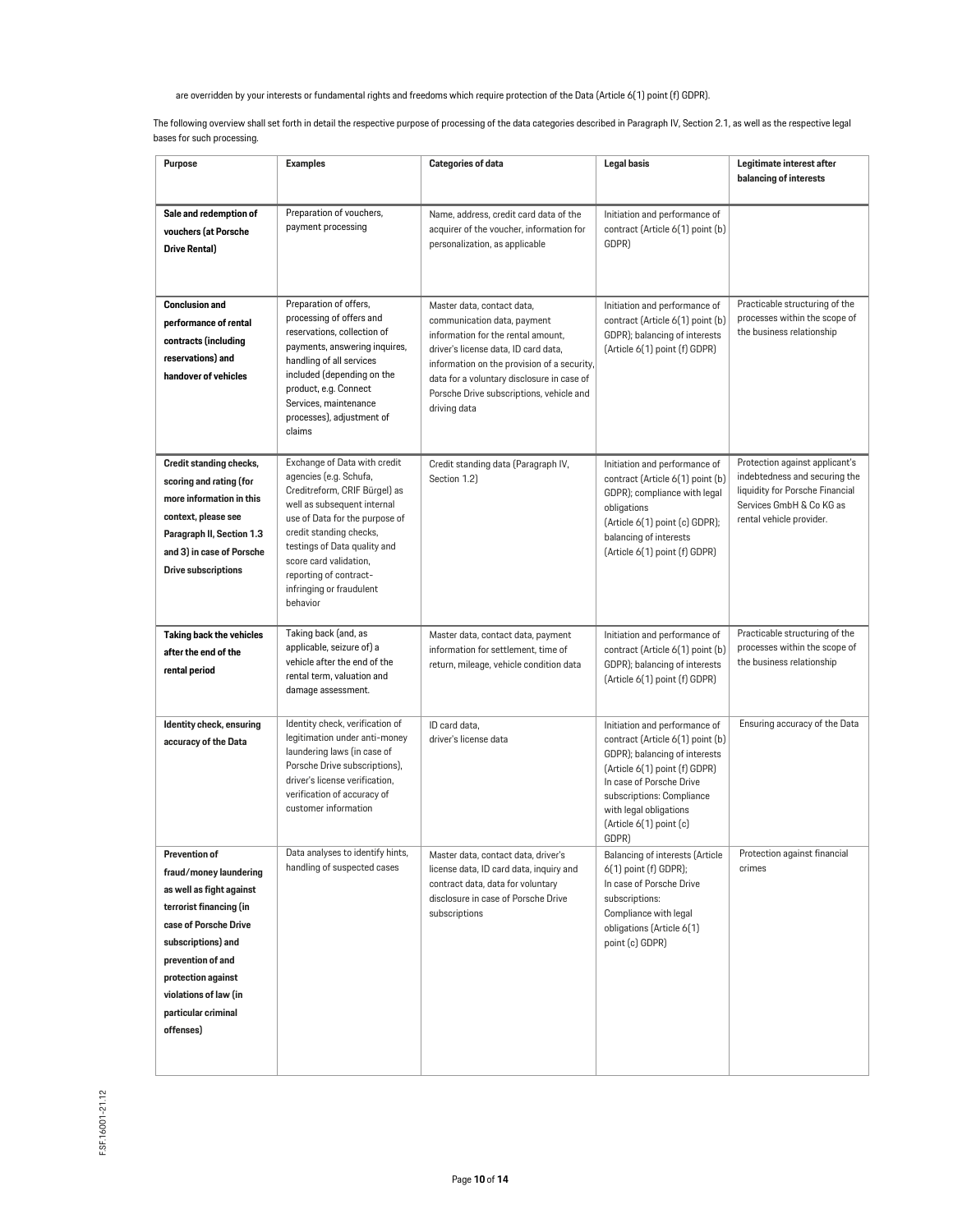| Law enforcement and<br>prosecution of criminal<br>offenses and<br>administrative offenses,<br>disclosure within the<br>scope of official/court<br>measures<br><b>Measures</b> | Disclosure of names, ID card<br>data as well as driver's license<br>data to the competent<br>authorities or a court in case of<br>a criminal offense or<br>administrative offense in<br>connection with the rental<br>vehicle; assertion of claims in<br>cases of damage or breaches<br>of contract by the renter | Master data, contact data, driver's license<br>data, ID card data, investigation data,<br>contract data, vehicle as well as driving<br>data                                                                                                                                                                               | Compliance with legal<br>obligations<br>(Article 6(1) point (c) GDPR);<br>balancing of interests<br>(Article 6(1) point (f) GDPR)   | Enforcement of our rights and<br>claims, protection against<br>financial crimes                                                                                                 |
|-------------------------------------------------------------------------------------------------------------------------------------------------------------------------------|-------------------------------------------------------------------------------------------------------------------------------------------------------------------------------------------------------------------------------------------------------------------------------------------------------------------|---------------------------------------------------------------------------------------------------------------------------------------------------------------------------------------------------------------------------------------------------------------------------------------------------------------------------|-------------------------------------------------------------------------------------------------------------------------------------|---------------------------------------------------------------------------------------------------------------------------------------------------------------------------------|
| <b>Customer inquiries</b><br>including complaint<br>management                                                                                                                | Processing of general or, as the<br>case may be, extra-contractual<br>inquiries and requests of<br>interested parties and customers,<br>Processing of complaints<br>(exchange with dealers and<br>other Group companies to<br>clarify facts and circumstances,<br>as applicable)                                  | Master data, contact data,<br>communication data, inquiry and<br>contract data                                                                                                                                                                                                                                            | Initiation and performance of<br>contract (Article 6(1) point (b)<br>GDPR); balancing of interests<br>(Article 6(1) point (f) GDPR) | Practicable structuring of the<br>processes within the scope of<br>the business relationship                                                                                    |
| Audit                                                                                                                                                                         | Audits/special audits, internal<br>investigations                                                                                                                                                                                                                                                                 | Master data, contact data,<br>communication data, inquiry and<br>contract data, payment information for<br>the rental amount, driver's license data,<br>ID card data, information on the provision<br>of a security, data for voluntary<br>disclosure in case of Porsche Drive<br>subscriptions, vehicle and driving data | Initiation and performance of<br>contract (Article 6(1) point (b)<br>GDPR); balancing of interests<br>(Article 6(1) point (f) GDPR) | Effectiveness and<br>appropriateness of risk<br>management, in particular of<br>the internal control<br>mechanism, correctness and<br>efficiency of activities and<br>processes |
| <b>Accounting and taxes</b>                                                                                                                                                   | Managerial accounting (external<br>and internal accounting,<br>statistics and comparative<br>calculation, as well as budgeting),<br>statutory documentation,<br>consolidated accounting                                                                                                                           | Master data, contact data, payment<br>information                                                                                                                                                                                                                                                                         | Compliance with legal<br>obligations (Article 6(1)<br>point (c) GDPR)                                                               |                                                                                                                                                                                 |
| <b>Ensuring legally</b><br>compliant action,<br>asserting of and<br>defending against legal<br>claims                                                                         | Defense in legal disputes,<br>collection and sale of<br>receivables, seizure of<br>vehicles, tracking the location<br>of the vehicle in case of<br>justified suspicion of<br>misappropriation, fraud or<br>theft (cf. Paragraph IV,<br>Section 1.2)                                                               | Cf. Paragraph IV, Section 1.1                                                                                                                                                                                                                                                                                             | Performance of contract<br>(Article 6(1) point (b) GDPR);<br>balancing of interests (Article<br>6(1) point (f) GDPR)                | Asserting, exercising and<br>defending our rights;<br>preventing the loss of the<br>vehicle, protection against<br>financial crimes                                             |
| <b>Retention and archiving</b>                                                                                                                                                | Archiving on the basis of<br>retention obligations under<br>tax, trade and regulatory laws                                                                                                                                                                                                                        | Cf. Paragraph IV, Section 1.1                                                                                                                                                                                                                                                                                             | Compliance with legal<br>obligations<br>(Article 6(1) point (c) GDPR);<br>balancing of interests<br>(Article 6(1) point (f) GDPR)   | Securing evidence for<br>asserting and defending our<br>rights (e.g. collection of<br>receivables)                                                                              |
| Ensuring availability,<br>operation and safety of<br>technical systems as<br>well as technical data<br>management                                                             | Back-up, preparing minutes and<br>reporting, tests and analysis of<br>weaknesses                                                                                                                                                                                                                                  | Cf. Paragraph IV, Section 1.1                                                                                                                                                                                                                                                                                             | Compliance with legal<br>obligations<br>(Article 6(1) point (c) GDPR);<br>balancing of interests<br>(Article 6(1) point (f) GDPR)   | Risk/quality management,<br>warranty of safety objectives<br>(integrity and confidentiality,<br>availability and transparency)                                                  |
| Controlling,<br>business/risk control                                                                                                                                         | Anonymized or aliased<br>statistical analyses concerning<br>corporate management,<br>reporting concerning<br>economic parameters                                                                                                                                                                                  | Inquiry and contract data                                                                                                                                                                                                                                                                                                 | Compliance with legal<br>obligations<br>(Article 6(1) point (c) GDPR);<br>balancing of interests<br>(Article 6(1) point (f) GDPR)   | Analyses concerning steering<br>of business processes, cost<br>control                                                                                                          |
| Improvement of<br>processes and products                                                                                                                                      | Enhancement of products,<br>services and aftersale<br>services, as well as other<br>measures for steering<br>business transactions and<br>processes,<br>improvement of the product<br>quality                                                                                                                     | Cf. Paragraph IV, Section 1.1                                                                                                                                                                                                                                                                                             | <b>Balancing of interests</b><br>(Article 6(1) point (f) GDPR)                                                                      | Ongoing optimization of<br>processes and products                                                                                                                               |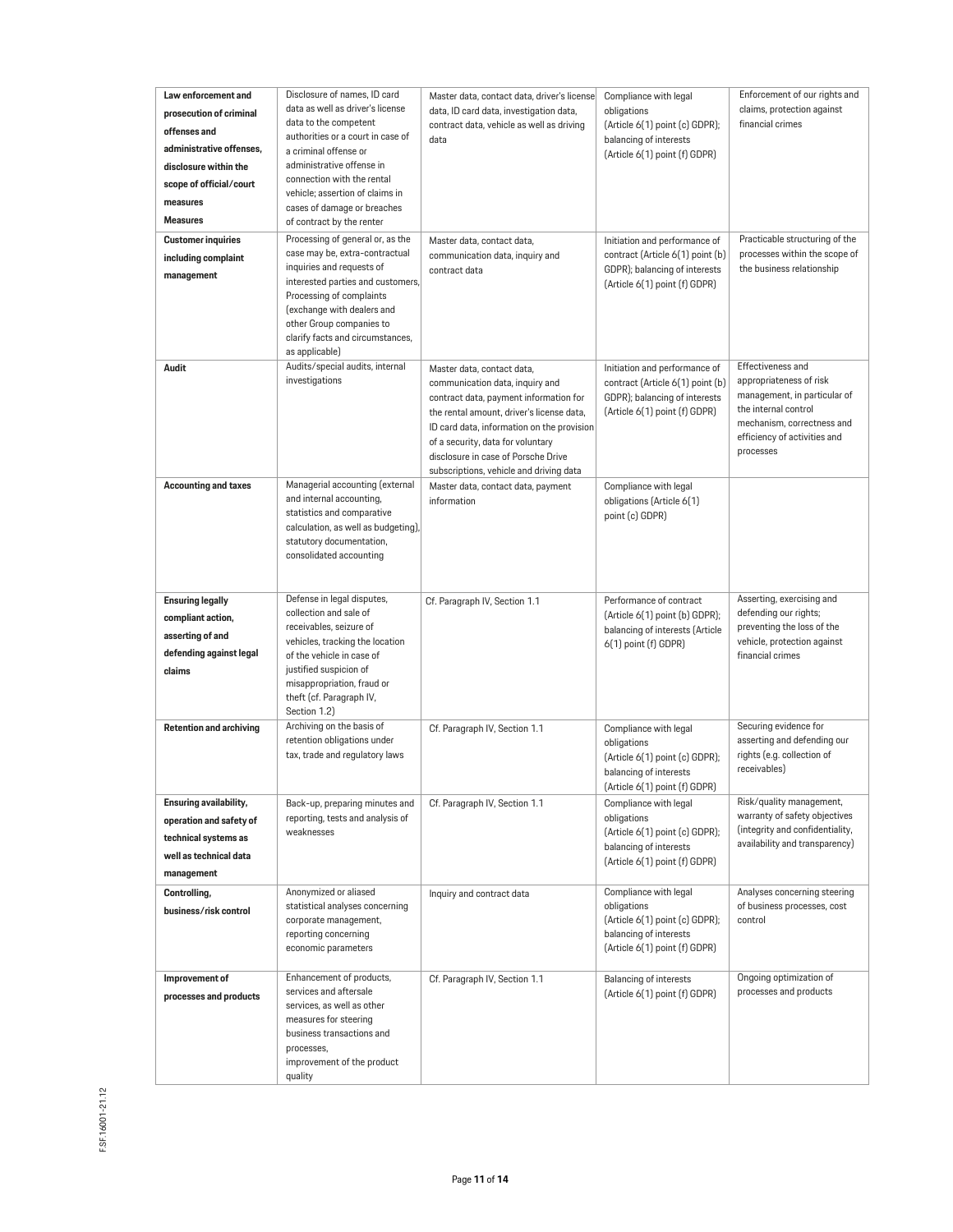| Disclosure within the<br>scope of official/court<br>measures                | Disclosure of Data within the<br>scope of controls and reports<br>to public bodies required<br>under statutory law,<br>forwarding of contact data in<br>case of tickets, fines, fees or<br>the like, to the respective<br>authorities                                                                                                                                                                                          | Cf. Paragraph IV, Section 1.1                                                                                      | Compliance with legal<br>obligations<br>(Article 6(1) point (c) GDPR);<br>balancing of interests<br>(Article 6(1) point (f) GDPR)                    | Proof of proper business<br>organization and compliance<br>with statutory requirements,<br>assertion and defense of our<br>rights |
|-----------------------------------------------------------------------------|--------------------------------------------------------------------------------------------------------------------------------------------------------------------------------------------------------------------------------------------------------------------------------------------------------------------------------------------------------------------------------------------------------------------------------|--------------------------------------------------------------------------------------------------------------------|------------------------------------------------------------------------------------------------------------------------------------------------------|-----------------------------------------------------------------------------------------------------------------------------------|
| Individual support of<br>customers and<br>interested<br>parties/advertising | Customized information and<br>offers as regards vehicles,<br>vehicle-related services and<br>other products, invitations to<br>events, as well as surveys as<br>regards your satisfaction and<br>expectations, demand analysis<br>and customer segmentation<br>(e.g. calculation and<br>assessment of affinities.<br>preferences as well as<br>potentials), advertising<br>measures prior to the<br>expiration of the contract | Master data, contact data,<br>communication data, inquiry and<br>contract data, vehicle as well as driving<br>data | Consent (Article 6(1) point (a)<br>GDPR), balancing of interests<br>(Article 6(1) point (f) GDPR) to<br>the extent admissible under<br>statutory law | Achievement of marketing and<br>advertising targets                                                                               |

# **V. Further information about Porsche Financial Services GmbH & Co. KG and Porsche Financial Services GmbH**

The below information applies to both Porsche Financial Services GmbH & Co. KG and Porsche Financial Services GmbH as the respective independent controllers.

# **1. Is there a duty to provide personal data?**

Within the scope of our business relationship, you will only have to provide the Data required to perform the contract or to take steps prior to entering into the contract, the Data we are obliged to collect under statutory law or the Data required to safeguard the legitimate interests of Porsche Financial Services. If you fail to provide the respective Data to us, it may be impossible to provide certain services. To the extent that the processing of your Data is not mandatory for the conclusion and performance of the contract, you provide such Data on a voluntary basis and it will be marked as optional.

#### <span id="page-11-0"></span>**2. Who will receive your Data?**

At Porsche Financial Services, only those departments needing your Data within the scope of their activity do actually receive it. We disclose your Data to third-party recipients only if this is required for the handling or processing of your inquiry or for the performance of the contract or if otherwise permitted under statutory law (e.g. a prevailing legitimate interest exists) or if we have obtained your valid consent.

#### 2.1 Data transfers to the competent dealer and other enterprises and/or business units of the Porsche Group

Your responsible Porsche dealer will receive your Data [in his capacity] as a broker and/or contact partner for the purpose of performing the contract and for the implementation of possible warranty claims (e.g. Paragraph XIII, Section 2 of the leasing agreement), as the case may be. The dealer will receive all information for the purpose of attending and providing advice to you to the necessary extent.

Enterprises and/or business units of the Porsche Group will centrally take care of certain Data processing tasks for the Group's affiliates within the scope of a joint control or as processor (such as, e.g., the provision of IT services) on behalf of Porsche Financial Services. If you enter into contracts with us, certain Data may be transferred for internal administrative purposes (for instance, the central administration of address data, dial-in customer service, processing of contracts and services, receivables management, joint processing of the mail or internal audit) within the Porsche Group, and centrally processed by any Porsche Group company.

On the basis of the consent given by you, as applicable, enterprises listed in the declaration of consent may use the Data e.g. in providing individual support to customers and interested parties and in contacting you for this purpose via your preferred means of communication. We will use your Data within this scope in order to provide you with an inspiring brand and customer care experience with Porsche and to structure the communication and interaction with you as personal and relevant as possible. Concretely which of your Data we will use for providing you with individual support as a customer and interested party, in particular depends on which Data was collected on the basis of orders and advisory services (e.g. in the course of purchasing or servicing of Porsche products) and which Data (e.g. your personal interests) you provided at the respective points of contact (e.g. at the Porsche Zentrum). The scope of the consent given by you can then be gathered concretely from the respective wording of the declaration of consent at the point of contact.

To the extent necessary Data will also be exchanged with the dealers and within Porsche Group for a professional and customer-oriented handling of complaints. Moreover, Data (e.g. vehicle identification numbers) may be disclosed to Dr. Ing. h.c. F. Porsche AG for the purpose of joint consolidated accounting in accordance with international accounting standards or also to Porsche Deutschland GmbH for the purpose of subsidizing contracts.

# 2.2 Porsche Financial Services GmbH as processor of Porsche Financial Services GmbH & Co. KG

In the area of the leasing and rental business Porsche Financial Services GmbH & Co. KG as lessor, or rental vehicle provider, as the case may be, will transfer your Data to Porsche Financial Services GmbH which will process them as processor on behalf of Porsche Financial Services GmbH & Co. KG. For carrying out risk assessments in the context of leasing, financing and long-term rental products (Porsche Drive subscriptions), Porsche Financial Services GmbH will use Refinitiv group of companies ("Refinitiv") as an additional processor, which will process your Data by means of the risk intelligence tool "World-Check" and assist us in complying with the statutory requirements as regards the fight against economic crime. In some cases, Refinitiv may also process your Data for own purposes as independent controller (for instance, with respect to running and operating the Refinitiv databases). Such processing shall be based on the Refinitiv data privacy statement available at https:/[/www.refinitiv.com/de/policies/privacy-statement.](http://www.refinitiv.com/de/policies/privacy-statement)

# 2.3 Transmission of Data to additional processors

Porsche Financial Services will revert to a number of additional third-party service providers for assistance in the provision of the listed services, which will be commissioned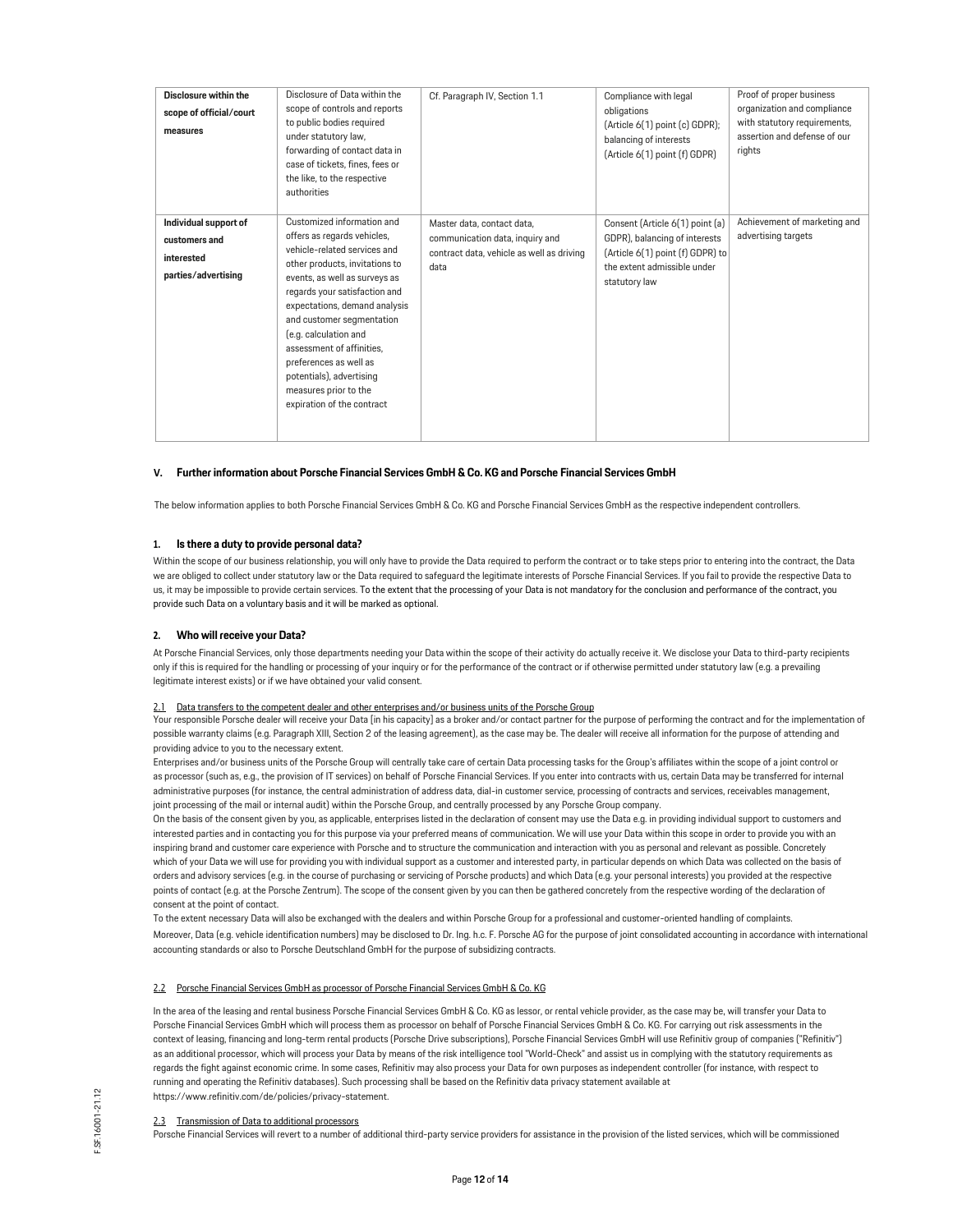on behalf of Porsche Financial Services within the scope of the strict requirements for data processing under data protection laws. Among the service providers used by, and providing services on behalf of, us are, for instance, IT service providers and other business partners and auxiliary persons (e.g. logistics, call centers, marketing agencies).

#### 2.4 Transmission of Data to additional controllers

In addition, we may disclose your Data to the following categories of recipients acting as controllers under data protection laws, to the extent required to achieve the abovedescribed purposes:

- cooperation and other business partners (e.g. consultancy services providers, lawyers, tax advisors, financial auditors and other external auditors, collection agencies, guarantors, address investigation service providers, experts, financing banks and refinancing partners, credit agencies, insurances),
- public authorities within the scope of their respective competencies (e.g. tax offices, police, district attorney's offices, courts, financial services authorities, fines payment bureaus),
- other responsible third parties.

The transmission will then be effected on the basis of compliance with legal obligations (Art. 6(1) point (c) GDPR) or a balancing of interests (Art. 6(1) point (f) GDPR).

#### 2.5 Miscellaneous

Furthermore, in connection with the review and the conclusion of an assumption of contract and/or a guarantee contract, Data may be disclosed to the respective obligor, to the extent necessary for the performance of contract (Art. 6(1) point (b) GDPR) or consent was given (Art. 6(1) point (a) GDPR).

### <span id="page-12-0"></span>**3. Will your Data be transferred to a third country or to an international organization?**

As a rule, we will not transfer your Data to bodies whose registered office or place of data processing is not located in a Member State of the European Union or in another signatory state of the Agreement on the European Economic Area (so-called third country).

In individual cases, our processors or other controllers to whom we transfer Data (e.g. collection agencies) process your Data in third countries. Please note that not all third countries offer a level of data protection recognized as adequate by the European Commission. Data transfers to third countries will only be made if an adequate level of protection of your Data can be ensured by an adequacy decision of the European Commission or by means of appropriate safeguards (e.g. data protection agreements containing the so-called EU Standard Contractual Clauses of the European Commission). You will receive a copy of these safeguards upon request. Please use the contact details indicated above for this purpose.

### <span id="page-12-1"></span>**4. How long will your Data be stored?**

We will store your Data as long as necessary for fulfilling the purpose for which we collected your Data. This means that, as a rule, we will store your Data at least for the duration of our business relationship, unless the Data has to be deleted earlier.

Irrespective of the purpose for which we collected your Data we will store your Data to the extent required to comply with our retention and documentation duties. Such duties may *inter alia* result from the German Commercial Code (*Handelsgesetzbuch*; HGB), German General Tax Code (*Abgabenordnung*; AO) as well as KWG and GwG). The above statutory provisions provide for storage and documentation periods of up to ten years.

Finally, the storage period may also be determined by the statutory avoidance and limitation periods, i.e. the time period for which the Data might still be required to satisfy or avoid claims that are not statute-barred (e.g. for the collection of receivables and securing evidence). In accordance with sections 195 et seqq. BGB, these periods may e.g. cover up to thirty years.

Under certain circumstances, it may also be required to store your Data longer, e.g. in connection with official or court proceedings.

After that, we will erase your Data from our systems and records and/or take measures to properly anonymize your Data so that you can no longer be identified based on your Data.

# <span id="page-12-2"></span>**5. What rights do you have?**

As a data subject, you have the following data protection rights under statutory law:

| Data protection right | <b>Description</b>                                                                                                                                                                                                                                                                                                                                                                                                                                                                                                                                                                              |  |
|-----------------------|-------------------------------------------------------------------------------------------------------------------------------------------------------------------------------------------------------------------------------------------------------------------------------------------------------------------------------------------------------------------------------------------------------------------------------------------------------------------------------------------------------------------------------------------------------------------------------------------------|--|
| Access:               | You have the right to obtain information as to whether or not Porsche Financial Services processes Data concerning you. You are further<br>entitled to claim information on the Data concerning you stored by Porsche Financial Services as well as on the scope of our processing<br>activities and the Data transfers made by us and to obtain a copy of the stored Data.                                                                                                                                                                                                                     |  |
| <b>Rectification:</b> | You have the right to request rectification of any inaccurate or incomplete Data concerning you stored by Porsche Financial Services.                                                                                                                                                                                                                                                                                                                                                                                                                                                           |  |
| Erasure:              | You have the right to request erasure of your Data stored by Porsche Financial Services if the relevant statutory requirements have been met.<br>This is in particular the case when                                                                                                                                                                                                                                                                                                                                                                                                            |  |
|                       | your Data is no longer required for the purposes for which it was collected;                                                                                                                                                                                                                                                                                                                                                                                                                                                                                                                    |  |
|                       | you withdraw your consent on which the processing is based and there is no other legal ground for the processing;<br>you have objected on grounds relating to your particular situation to processing based on the legal basis of legitimate<br>interests and we are unable to demonstrate compelling legitimate grounds for the processing which override your<br>interests;                                                                                                                                                                                                                   |  |
|                       | your Data has been unlawfully processed; or                                                                                                                                                                                                                                                                                                                                                                                                                                                                                                                                                     |  |
|                       | your Data has to be erased for compliance with a legal obligation.<br>Where we share your Data with third parties, we will inform such third parties of the erasure to the extent that this is required under<br>statutory law. Please note that your right to erasure is subject to certain restrictions. We are e.g. not obliged or allowed to erase Data that<br>have to be retained to comply with the statutory storage periods. As a rule, your right to erasure does further not apply to Data that we<br>require for the legitimate establishment, exercise or defense of legal claims. |  |